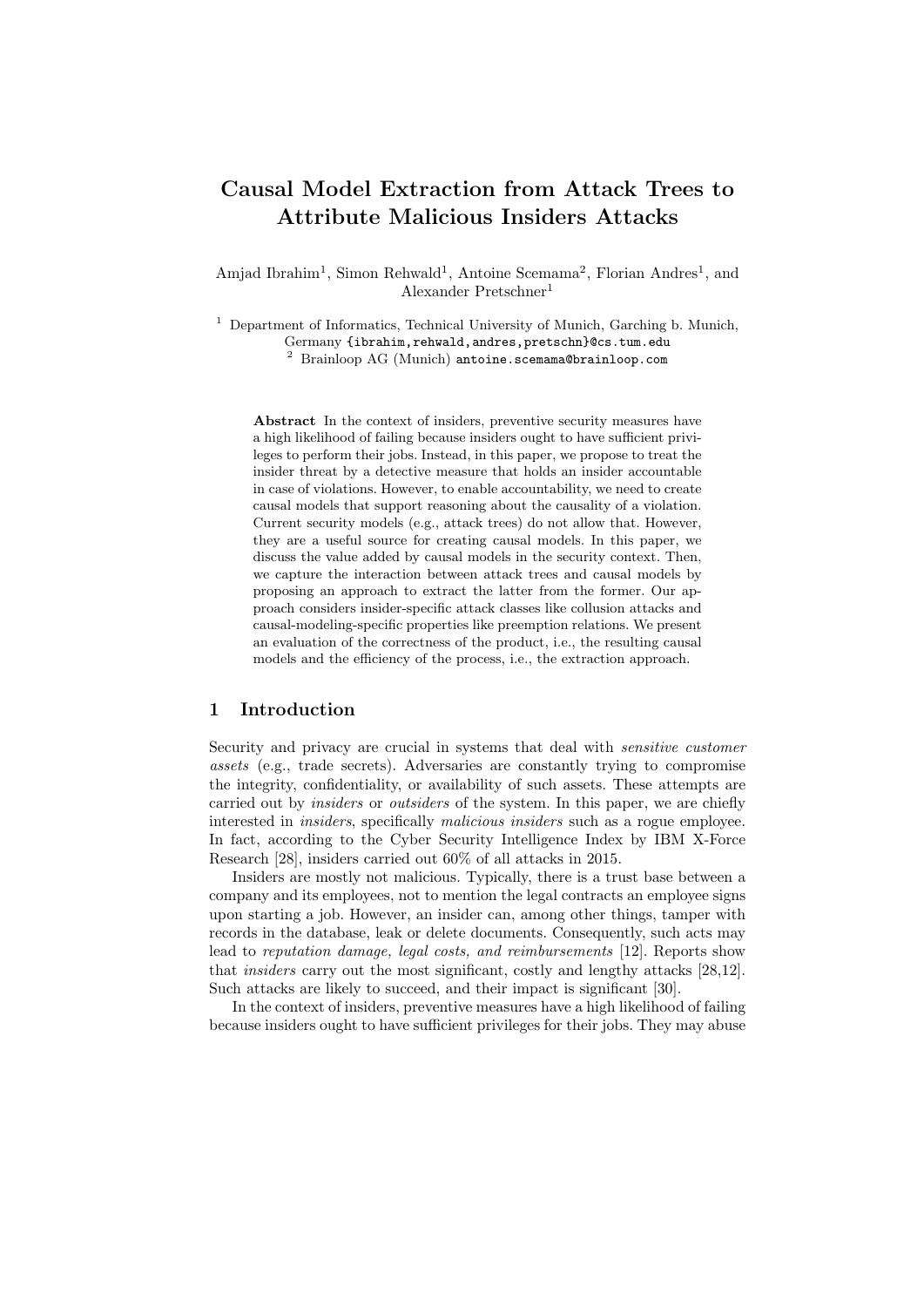their privileges. The term "abuse" makes this problem especially hard due to the unpredictable nature of insiders and the necessity of their privileges.

We propose addressing the insider threat using a detective approach [35] that helps a company to attribute malicious acts. Detective approaches, such as accountability, provide a mechanism to answer questions about security incidents (e.g., "why was the document leaked?") and attribute responsible parties a posteriori. Attack attribution is the process of identifying the perpetrator of a cyber-attack [21]. This mechanism increases forensic readiness [29,33], and establishes the basis for taking legal action against an attacker [9]. As such, attribution can be considered in many cases as a deterrent measure [9,32].

Insider attack attribution does not inherit the challenges facing attribution such as tools prepositioning [36], and the anonymity of the Internet [9]. Still, there are no robust approaches to attribute insider attacks. Attack attribution surveys [36,9,32] show that most of the attribution literature focused on the IP level in network attacks, which is still inconclusive. Instead, in this paper, we tackle insider attacks attribution through an automated reasoning capability.

Accountability, fundamentally, means preserving evidence and supporting reasoning about the causal relationships [7] within the collected evidence. Actual causality, as an essential ingredient for accountability, was studied in different fields of computer science; however, it was not really utilized in security [13]. For that, we mainly adopt the definition of Halpern and Pearl (HP) [6,7] to infer actual causality. HP is formal foundation to answer causal queries in a way that matches the human way of thinking. This enables us to explain insider attacks. However, the first challenge towards this adoption is the creation of the causal models which are required by HP. We propose to solve this problem by relating causal models to to security models such as attack trees [31].

Graphical security models [16] such as attack trees (AT) [31] are appealing to scientists for their formal syntax and semantics [20,27], to managers for their visual nature, and to engineers for their systematic categorization of threats. Thus, an AT is used for the purposes of risk estimation, cost approximation, and defense planning. We aim to add forensics analysts to the list of AT beneficiaries, and supporting causality inference to the list of purposes. However, ATs are not readily sufficient to be used for after-the-fact forensic analysis.

Our goal is to create models that attribute blame to a human, i.e., an insider. However, an AT does not usually include potential attackers (suspects). This is what differentiates ATs from causal models. Thus, we analyze the implications of adding suspects to ATs. Then, we detail a complete approach to extract causal models from AT and show their utilization to infer causality automatically[11].

We focus on models for insider threat for two reasons. Firstly, because we think that accountability is a deterrent measure against insider threats. Secondly, while creating those models, we can exploit the unique property of insider threats, i.e., the ability to identify suspects beforehand. Our contributions are: a) A proposal of utilizing causal models in insider threat attribution and forensics. This is supported by a discussion of the usefulness of such models in the context of insiders. b) An extraction approach of causal models from attack trees. This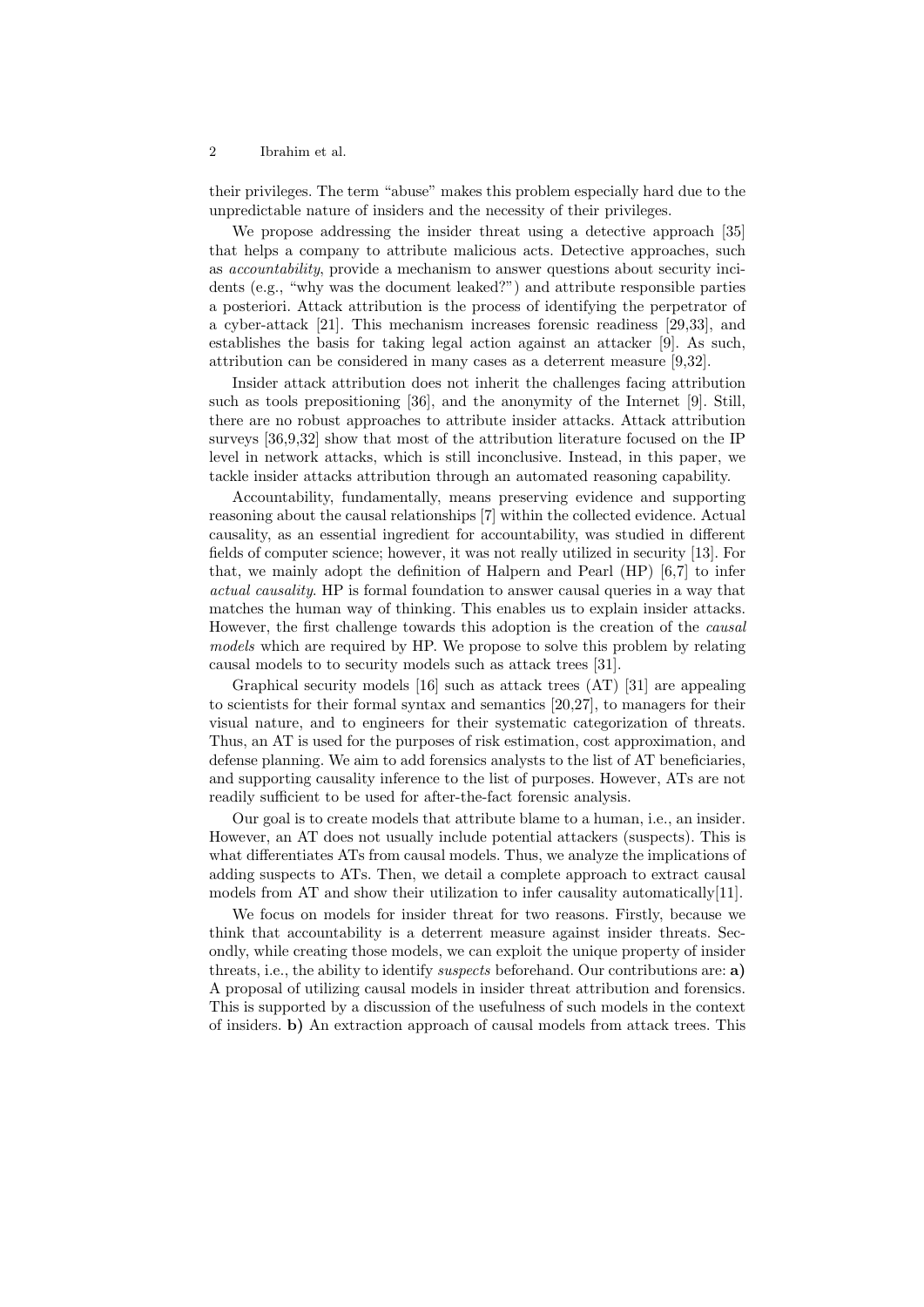transformation enables attributing suspects, creating exogenous variables, recommending preemption relations, and generating ready-to-analyze models. c) An open-source tool  $(ATCM)$  that implements the approach with an evaluation of the efficiency, the validity of the approach, and the effectiveness of the model.

## 2 Preliminaries

We review the formalism of attack trees in Section 2.1, we elaborate on the foundations of causality in Section 2.2, with an example in Section 2.3.

#### 2.1 Foundations of Attack Trees

AT [31] model potential security threats within a system and the steps necessary to perform an attack. The root node contains the ultimate goal of an attack tree while the sub-nodes describe activities that are necessary to conduct the respective parent activity/goal. The relationship between a node and its children can be either OR or AND (represented by a circular line below the node).

Depending on the required purpose, attack trees have been defined using different semantics such as multi-set semantics [20], linear-logic semantics [8], timed automata [17], Markov decision process [2], and propositional logic [27]. In this paper, we aim to reason about the actual causality relations among binary events, i.e., whether the occurrence or absence of a specific event was the cause of another event. Hence, we use the equation-propositional semantics similar to [27]. Such formalism is simple, expressive, and general. The main difference between our definition and the definition in [27] is that we create a propositional formula for each node in the tree (excluding the leaves), while the whole tree is represented with a minimized formula of the root in [27].

For the formal definition, we follow Mauw and Oostdijk's [20] way of defining an attack tree. However, we adapt it to use propositional logic semantics. Formally, Definition 1 expresses attack trees.

## **Definition 1. Attack Tree** is a 4-tuple  $AT = (\mathcal{N}, \rightarrow, n_0, \vert [n] \vert)$  where

- $-$  N is a finite set of attack nodes
- $− n<sub>0</sub> ∈ N is the root node$
- $\rightarrow \subseteq \mathcal{N} \times \mathcal{N}$  is a finite set of acyclic relations.
- $-$  [[n]] is a function that returns a propositional formula for each  $n \in \mathcal{N}$ , the formula represents the semantical dependency of a node on its children nodes.

#### 2.2 Actual Causality

HP is the influential formal framework proposed by Joseph Halpern and Judea Pearl [7] to infer actual causality. This framework is based on counter-factual reasoning (CF), in which we think of alternative worlds where if the cause is removed, the effect does not occur. Essentially it is a simple but-for test, i.e., but for the existence of some event  $X$ , would  $Y$  have occurred. The naive CF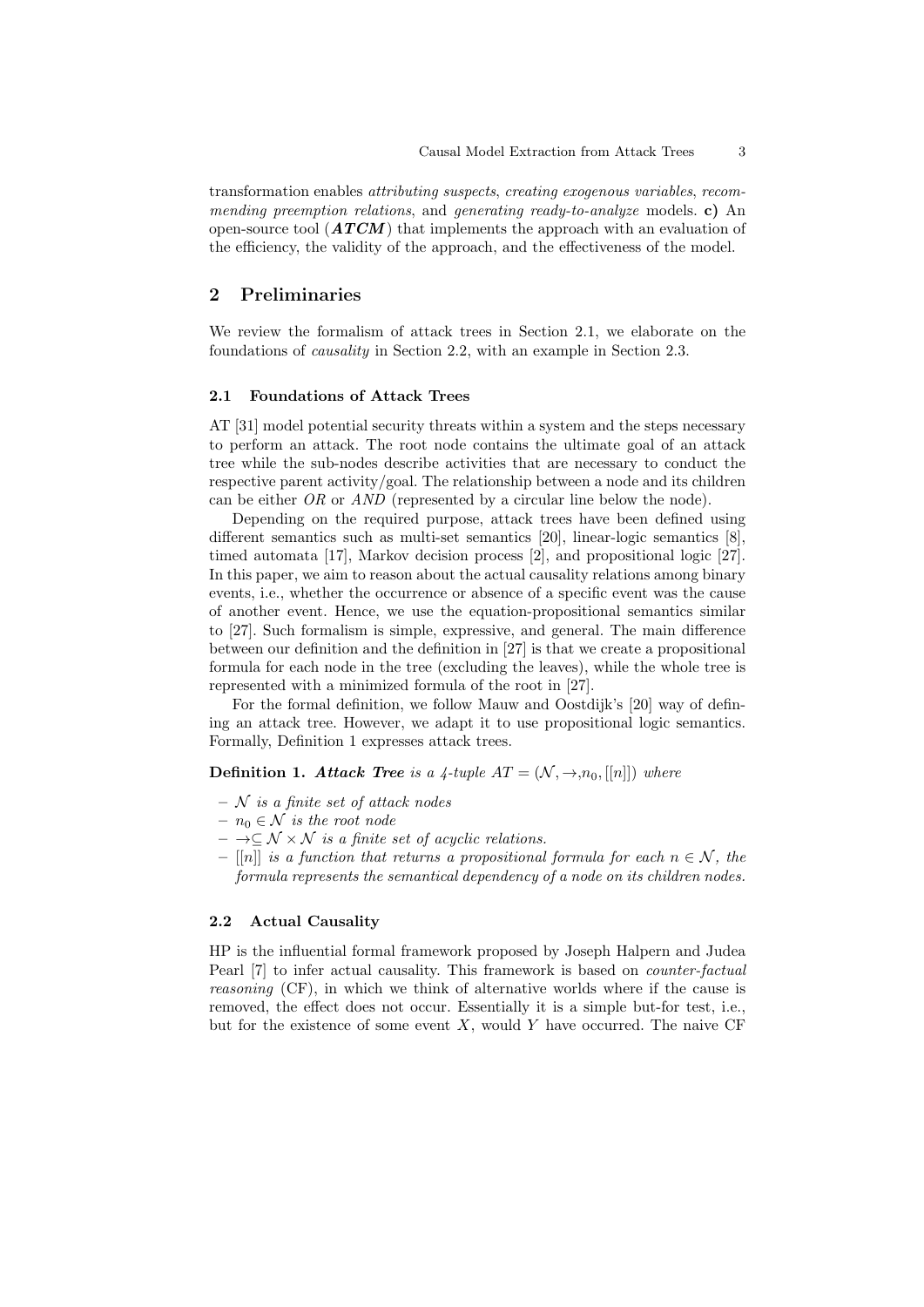reasoning fails to deal with many examples in the literature [19]. To reason about causal relationships, HP uses a structural equations model (SEM). The set of the equations is what HP refers to as a causal model. The utilization of structural equations in this context allows for interventions. Intervention is the act of changing a value in the model and checking the effects that it has on other values. This concept is beneficial for inferring causality because it allows us to answer the metaphysical counter-factual queries.

Causal Model A causal model [6] (Definition 2) uses variables to describe the world. They take different values to present states of a property of the world, and they have a causal influence on each other, which is modeled by the equations [6]. Each equation represents a mechanism in the modeled world. The variables are classified into exogenous and endogenous variables. Exogenous variables are determined outside the model; they represent the factors that the modeler does not consider as causes, but rather given. In contrast, the endogenous variables represent the factors that we consider; their values are determined by the exogenous variables and other endogenous variables within the model.

## **Definition 2. Causal Model** [6] M is 4-tuple  $M = (\mathcal{U}, \mathcal{V}, \mathcal{R}, \mathcal{F})$ , where

- $-$  U is a set of exogenous variables,
- $-$  V is a set of endogenous variables,
- $\mathcal{R}$  associates with every  $Y \in \mathcal{U} \cup \mathcal{V}$  a set  $\mathcal{R}(Y)$  of possible values for Y
- $-$  F associates with  $X \in V$   $F_X : (\times_{U \in \mathcal{U}} \mathcal{R}(U)) \times (\times_{Y \in \mathcal{V} \setminus \{X\}} \mathcal{R}(Y)) \to \mathcal{R}(X)$ .

We restrict our focus now to acyclic models in which there is always a unique solution to the equations given the values of the exogenous variables  $U$ . A given set of values for the exogenous variables is called a context. A model is illustrated using a graph with the variables from  $\mathcal{U} \cup \mathcal{V}$  as nodes. There is an edge from a node X to a node Y, if  $F_Y$  depends on X in the causal model.

Reasoning about Causality We start by presenting the formal notations used by HP [6]. They are necessary for the definition of an actual cause which is presented in Definition 3. A sequence of variables  $X_1, \ldots, X_n$  can be abbreviated as a vector  $\overrightarrow{X}$ , values of the variables are denoted by small letters  $x_1, \ldots, x_n$ . Analogously,  $X_1 = x_1, \ldots, X_n = x_n$  is abbreviated  $\overline{X} = \overline{x}$ . The values of all exogenous variables U, also called (actual) *context*, is written as  $\vec{u}$ . Variable Y can be set to value y writing  $Y \leftarrow y$ , i.e., we substitute the equation of Y with a constant. For a causal model  $M = (\mathcal{U}, \mathcal{V}, \mathcal{R}, \mathcal{F})$  and a vector  $\overrightarrow{X}$  of variables in V, a submodel  $M_{\vec{X} \leftarrow \vec{x}}$  can be obtained by setting  $\vec{X}$  to  $\vec{x}$  in all functions F and removing X from V in the model M. A primitive event, given a model M, is a formula of the form  $X = x$  for  $X \in \mathcal{V}$  and  $x \in \mathcal{R}(X)$ . A basic causal formula is of the form  $[Y_1 \leftarrow y_1, \ldots, Y_k \leftarrow y_k] \varphi$ , where  $\varphi$  is a Boolean combination of primitive events.  $Y_1, \ldots, Y_k$  (abbreviated  $\overrightarrow{Y}$ ) are distinct variables in  $\mathcal{V}$ , and  $y_i \in \mathcal{R}(Y_i)$ , that are intervened on, i.e., their functions are substituted with constants. A causal formula  $\psi$  can be evaluated in M given a context  $\vec{u}$ . We write  $(M, \overrightarrow{u}) \models \psi$  if  $\psi$  evaluates to true in the causal model M given context  $\overrightarrow{u}$ . The statement  $(M, \overrightarrow{u}) \models [\overrightarrow{Y} \leftarrow \overrightarrow{y}](X = x)$  implies that solving the equations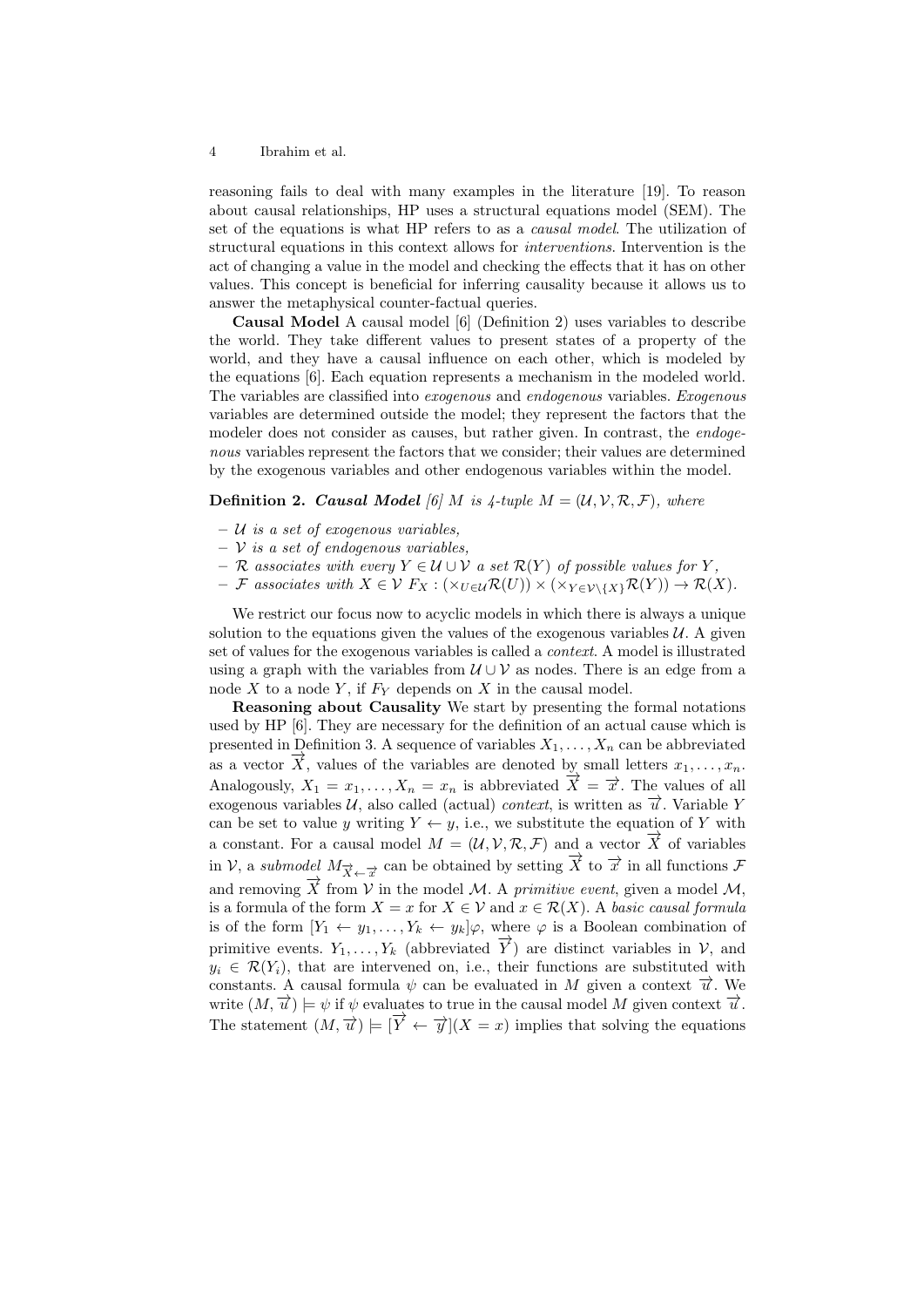in the submodel  $M_{\overrightarrow{Y} \leftarrow \overrightarrow{y}}$  with context  $\overrightarrow{u}$  yields the value x for variable X. Definition 3 shows the three conditions of an actual cause.

**Definition 3. Actual Cause** ([6])  $\overrightarrow{X} = \overrightarrow{x}$  is an actual cause of  $\varphi$  in  $(M, \overrightarrow{u})$ if the following three conditions hold:

 $AC1.$   $(M, \overrightarrow{u}) \models (\overrightarrow{X} = \overrightarrow{x})$  and  $(M, \overrightarrow{u}) \models \varphi$ .

**AC2.** There is a set  $\overrightarrow{W}$  of variables in V and a setting  $\overrightarrow{x}'$  of the variables in  $\overrightarrow{X}$  such that if  $(M, \overrightarrow{u}) \models \overrightarrow{W} = \overrightarrow{w}$ , then  $(M, \overrightarrow{u}) \models [\overrightarrow{X} \leftarrow \overrightarrow{x}', \overrightarrow{W} \leftarrow \overrightarrow{w}] \neg \varphi$ .

 $AC3.$   $\overrightarrow{X}$  is minimal in satisfying the first two conditions.

AC1 sets a trivial condition:  $\overrightarrow{X} = \overrightarrow{x}$  can only be a cause of  $\varphi$ , if  $\overrightarrow{X} = \overrightarrow{x}$  and  $\varphi$  are true under  $(M, \vec{u})$ . AC2 is the core of the definition. It checks the counterfactual relation between the cause and the effect, i.e., changing the cause  $\overrightarrow{X} = \overrightarrow{x}$ leads to  $\varphi$  changing to  $\neg \varphi$ . However, the definition allows us to keep variables  $\overrightarrow{W}$  at their actual value  $\overrightarrow{w}$ . The tuple  $(\overrightarrow{W}, \overrightarrow{w}, \overrightarrow{x}')$  is called a *witness* of  $\overrightarrow{X} = \overrightarrow{x}$ being a cause of  $\varphi$ . AC3 is a minimality condition and ensures that only essential events are part of the cause. In the following, we briefly discuss the benefits of HP specifically to attribute security attacks by re-using the knowledge from AT. Although we are not adding extra knowledge to the models, we argue that presenting the knowledge as a causal model is crucial for postmortem analysis.

Distinguishing between exogenous and endogenous variables, at first sight, does not appear to be revolutionary. However, this distinction enables the choice of what to count as a possible cause (endogenous) and what not to (exogenous), hence, it treats cases of *irrelevance*. Consequently, it allows us to limit our attribution based on the goal. If we are looking for legal evidence, then we can include possible human actors in the set of endogenous variables. If we are looking for an explanation of an intrusion, then we can include the running services as endogenous variables. Furthermore, HP correctly classifies the **non-occurrence** of events as causes. For example, an administrator "forgetting" to install the latest update of the firmware on a server can be a cause of an exploit.

A typical problem of causality definitions, which HP deals with, is preemption. It resembles the confusing cases where several potential causes exist and coincide, but one cause preempts the others. The problem for simple CF definitions is that if the earlier cause  $A$ , had not been there, cause  $B$  would have triggered the effect anyway (just a bit later). Thus, A is not classified as a cause. HP deals with this by using  $\overrightarrow{W}$  from Definition 2 and auxiliary variables. Accounting for preemption, in insiders attacks, is beneficial. Specifically, in attacks with different strategies of attacking. For example, an administrator copying a DB backup file, although this is a policy violation, is not the actual cause of the data breach that happened. The copy act was preempted by a privilege abuse of another employee. Further, differentiating actual causes in cases of preemption is crucial when preventive measures such as an intrusion detection system IDS are deployed. For example, an IDS may preempt an attack from succeeding although the basis steps of the attack were carried out.

Conjunction and Disjunction. HP can consider a combination of events as a cause. There are attacks that are carried out by multiple steps, and hence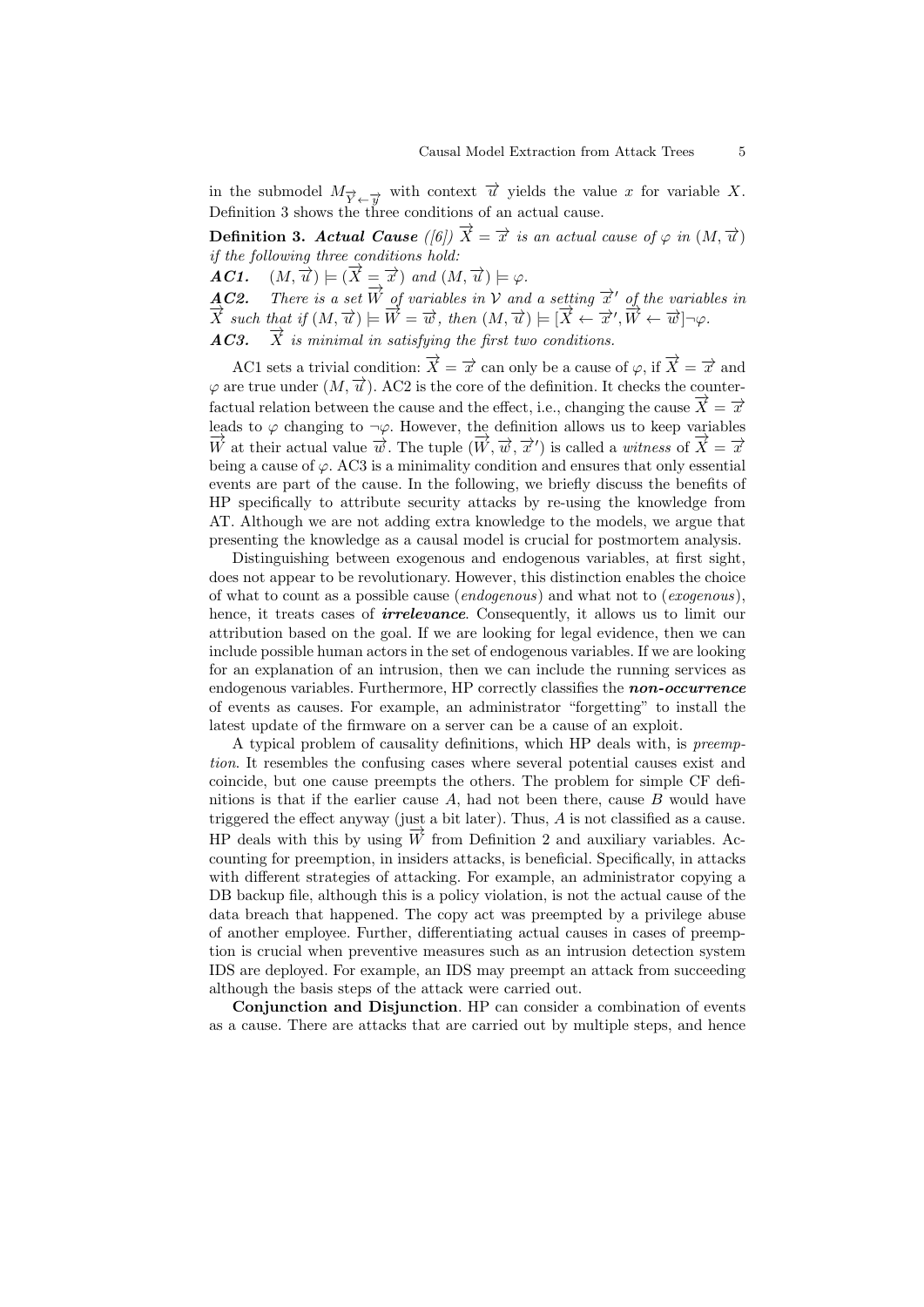are modeled using an AND gate. For example, to read a service's memory, an attacker accesses the machine, then attaches a debugger to the running process. On the other hand, there are attacks that can be carried out using different techniques or by exploiting different vulnerabilities. For example, to steal the master key from a system, the attacker can either obtain it decrypted from memory or encrypted from the database (the attacker then has to decrypt it). A more interesting scenario would be if two insiders cooperated in performing an attack, i.e., a collusion attack. Such attacks are a major threat class of insiders [14]. We will see in Section 3 that our approach exploits this ability in HP.

#### 2.3 Malicious insiders Example

We introduce a model of an insider behavior that leads to stealing a master encryption-key in production. This is a simplified real-world example, inspired by an industrial partner. It is simple enough to be explained, as well as strong enough to show the usefulness of HP, especially with preemption. An excerpt from the causal graph is shown in Figure 1. Basically, this model represents one strategy to steal the key  $(MKS)$  by obtaining its encrypted version and decrypting it (as opposed to stealing it decrypted which is omitted for readability).



Figure 1: An excerpt of steal key model

 $S.DK, B.DK$  respectively. For that, each of them needs to read the pass-phrase The attack can be executed by one of two administrators (assuming no collusion), Suzy  $(S)$  or Billy  $(B)$ . The two are the *suspects* because they have sufficient privileges in the system. However,  $S$  has more expertise in the system and the technology. The event of  $S$  or  $B$  decrypting the key is denoted by the variables from a script  $(Get(P))$  and read the key from the database  $(Get(k))$ . For now, let us assume an arbitrary causal connection between S.DK and B.DK which is meant to represent a preemption relation, i.e., a bias to represent S's stronger abilities. This relation is a dashed arrow because we think that such relations can be dynamically altered by a modeler to express different concepts, e.g., S has higher privileges, B has a better history in the company, S came earlier in the morning the day that the incident was reported. The exogenous variables are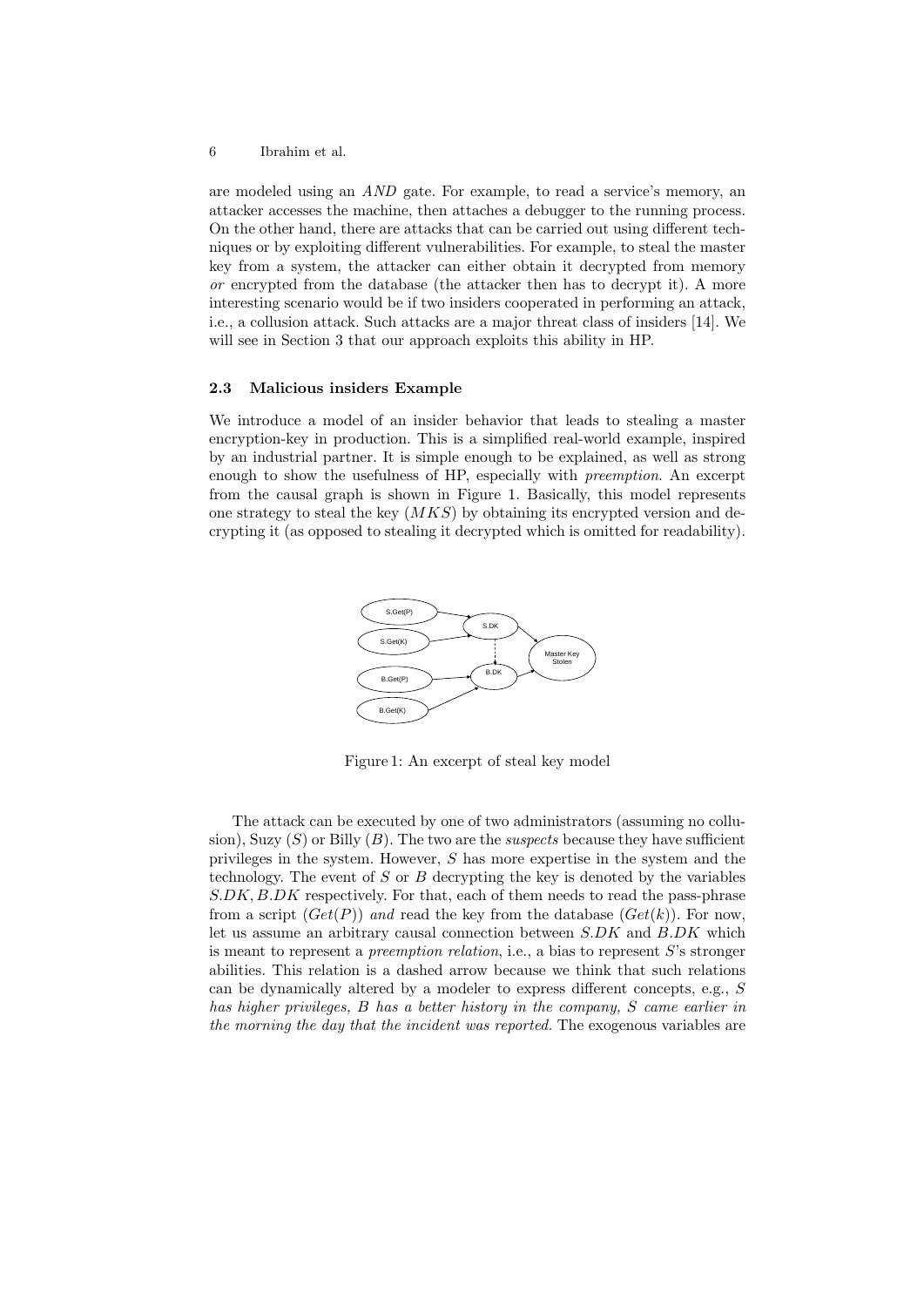omitted from the model; we have four exogenous variables that set the values for  $Get(P)/Get(k)$  for both S and B, i.e., U is  $\{S.Get(P)_{exo}, S.Get(k)_{exo}, B.Get(P)_{exo},$  $B. Get(k)<sub>exo</sub>$ . The model is not sufficient for causality inference, we still need to set the context (exogenous variables). This is done through logging, and auditing.

In a deterministic context, we can use the causal model to answer questions, like Q1: is Suzy the cause of stealing the master key? or better Q2: what is the actual cause of exposing the master key? Moreover, we can reason about the actual cause in situations where we have two possible suspects. For example,  $Q3$ : Is Billy's decryption of the key or Suzy's the actual cause of stealing it? All of these questions cannot be answered using an attack tree only. Even if we have attributed the attack tree with the potential suspects, we still cannot infer actual causality directly in cases of preemption or missing events. The equations follow, the dashed part of the equations shows the preemption relation.  $S.DK = S.Cet(P) \wedge S.Cet(K)$ 

 $-B.DK = B.Cet(P) \wedge B.Cet(K) \wedge \lceil \neg S.DK \rceil$ 

 $-MKS = S.DK \vee B.DK$ 

Given the context  $(1, 1, 1, 1)$  when considering the ordering of the variables as provided by the definition of  $\mathcal{U}$ , let us answer  $\mathcal{Q}2$  by checking the conditions from Definition 3. Specifically, we check if  $(S.get(k))$  a cause of  $(MKS)$ , with  $W =$  ${B.DK}$ . Equation (1) shows the crucial steps (of checking AC2) to conclude that  $S.get(K)$  is the cause. With an empty set W, AC2 does not hold (case of preemption), but with  $W = {B.DK}$  (Step 3 Equation (1)), the effect does not happen (Step 4) and hence  $S.get(k)$  is a cause.

| Step 1    | $S.Get(K) = 0$          | Intervening on x            |     |
|-----------|-------------------------|-----------------------------|-----|
| $Step\ 2$ | $S.DK = 1 \wedge 0 = 0$ | Other variables state       |     |
| $Step\ 3$ | $B.DK = 0$              | Cannot change this variable | (1) |
| Step 4    | $MKS = 0 \vee 0 = 0$    | Effect is not happening     |     |

Other contexts are simpler to show causality inference had there been no preemption. Another interesting question would be is  $B.Get(K)$  a cause? The answer is no. In the given context no matter how W is set  $MKS$  will still be True.

## 3 Attack trees to Causal models

Although attack trees are widely used to model attacks on a system, they are not readily *sufficient* to attribute blame. Mainly because they normally do not include the attacker, rather, they represent the attack strategies. That said, they are a promising starting point to create causal models since they express the dependencies among attacker acts, and they match the properties of a causal model. First, ATs are already a propositional combination of events with  $(OR,$ AND) relations. The ability to express ATs in boolean algebra makes it trivial to express it as a causal model. Second, HP focuses on acyclic models; attack trees are acyclic. We present our approach for *extracting causal models from AT* by starting with a general methodology of causal modeling and then instantiating it to the case of attack trees and insiders.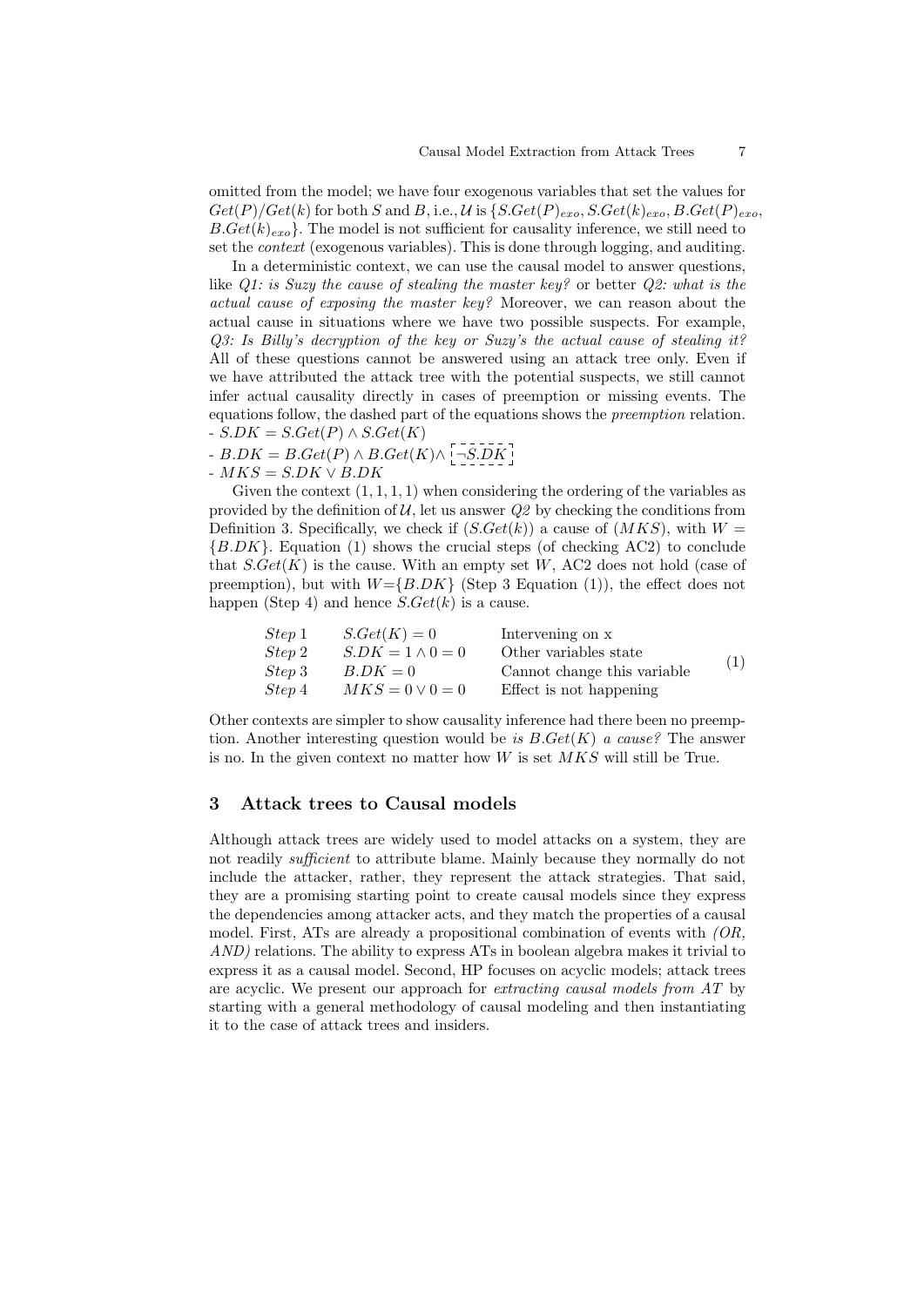## 3.1 A Methodology for Causal Modeling

Causality is model relative (see Section 2.2). Thus, the creation of a model is a crucial step for causal analysis. One goal of this paper is to propose a domainspecific causal modeling methodology that refers to the following activities.

- 1. Suspect Attribution: Representing each potential suspect in the model.
- 2. Variable Selection: Listing the different factors that are considered in the model. They represent the causes, effects, and the environment. Each factor is expressed as a variable in the model.
- 3. Semantics Expression: Representing how these variables affect each other using propositional logic operators like and, or and negation.
- 4. Variable Classification: Classifying what can be considered as a cause (or effect) (endogenous) and what not (exogenous). We will see later on that this activity is lightly enforced in our methodology.
- 5. Variable Augmentation: Incorporating any useful knowledge about these variables and their relations. Examples are preemption relations and the independent probabilistic distribution.

Based on the above, we transfer the nodes of an AT into variables of a causal model. In Section 3.2, we transform the original AT  $\mathcal T$  to an attributed AT  $\mathcal T'$ .

#### 3.2 Suspect Attribution

To bring it closer to causal models, we add suspects to AT. This idea is motivated by our aim to bridge the gap between AT and causal models. As shown in this section, the way that we add the suspects is crucial in determining the scope of the causal queries that can be answered using the resulting model. We use the tree shown in Figure 2 (corresponds to the example in Section 2.3) to illustrate our approach. To the best of our knowledge, no prior work has tried to explore approaches to restructure attack trees to include roles in an automated manner. Instances of roles (e.g., data-center admin Suzy) are the potential attackers (suspects) that have privileges to perform an insider attack. We refer to the process of adding suspects to an attack tree as suspect attribution.

Suspect attribution is merely an unfolding (duplicating) task of parts of the tree followed by *allotting* the new parts to one suspect. To create a new path for each suspect, we keep the parent node of the gate as is. Then we introduce an intermediate level of new nodes that correspond to insiders. The allotment is represented by renaming the nodes to include the suspect identifier, e.g., Billy.Read\_Pass\_Phrase. The challenging part of this process is determining the location where we start unfolding.

Unfolding a tree can be done at different levels. However, depending on the internal structure, this may produce trees that model different attack vectors. Consequently, the range of the possible causal-queries that can be analyzed using the resulting models depends on the unfolding level. For example, let us consider attributing the left branch of the tree in Figure 2 with two instances of an admin role, i.e., Billy and Suzy. We can do that at level two (root level is one). The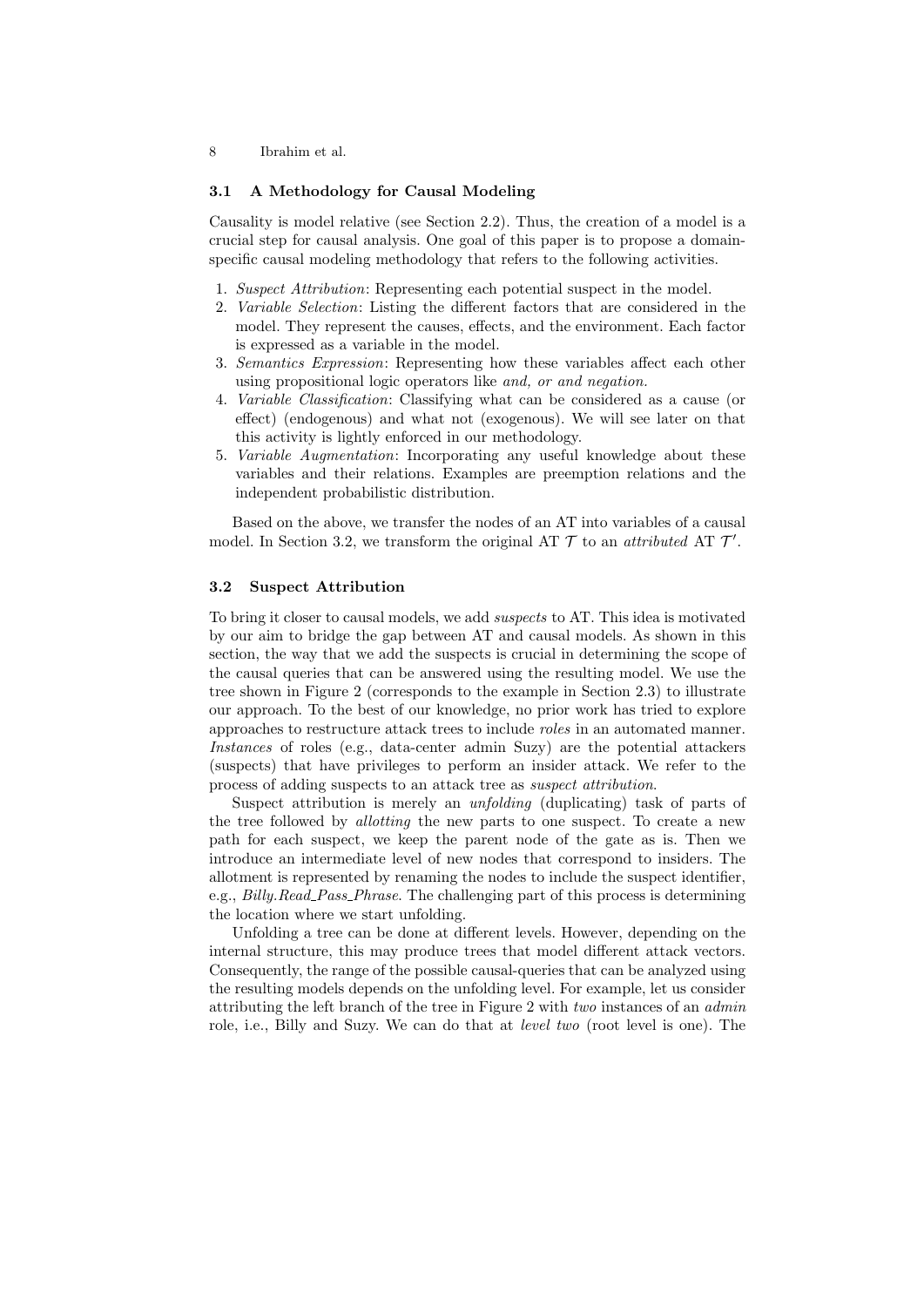

Figure 2: Expose key attack tree

resulting tree is represented in Figure 3. This tree clearly models the possible ways to steal the master key by *either* Billy or Suzy. The complete attack paths in the tree allow expressing the behavior of one suspect performing an attack.



Figure 3: L-2 Unfolding

Alternatively, we can attribute the suspects at the *third* level  $(L-3)$ . Interestingly, the resulting attack tree, as seen in Figure 4, models more possibilities than the previous case. Especially, we now can model attack paths with a possibility of *collusion* between insiders [14]. As a result, attacks that involve *both* Suzy and Billy cooperating to steal the master key are now covered in this tree, and hence, causal-queries to blame them are possible on the resulting model. Since collusion attacks are plausible among insiders [14], the second attribution must be used, especially because it already includes the attacks (and queries) that are covered by the higher level attribution  $(L-2)$ . This comparison is an instance of the specialization concept proposed by Horne et al. [8].

Actually, the attribution level is not the crucial factor in determining the expressiveness of the attribution. Somewhat, it depends on the structure and the semantics of the branch (first-level subgraph). Specifically, if we have an AND gate in the branch, the expressiveness of the model will depend on the attribution level. If we want to include the possibility of collusion attacks, then the unfolding should happen at a level that is greater than the AND gate level.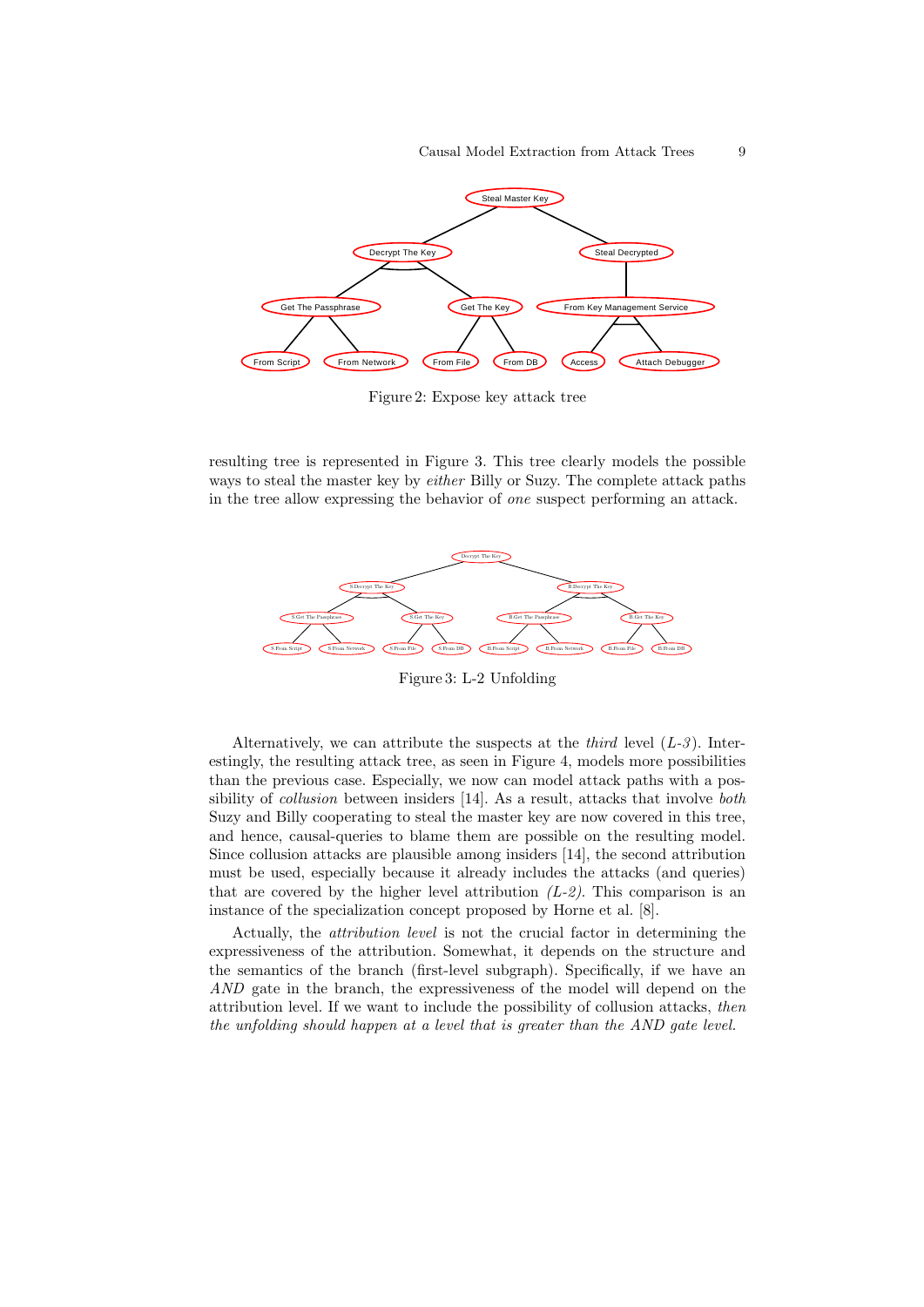

Figure 4: L-3 Unfolding

Although, unfolding after the last AND gate allows considering any possibility of colluding attacks, in some cases it may be unnecessary. For example, let us consider the second branch in Figure 2. If we attribute suspects after the fourth level, then we assume that the suspects may collude by having one accessing a container and the other attaching a debugger. This is unlikely to happen. Still, it produces a model that can be used for single-agent queries.

We propose to generate causal models from *attributed AT* based on different attribution levels. The levels are determined for each branch based on its structure. However, they can be overridden by a decision of the modeler.

Semantics of Attribution Let us start with AND Gates. An AND gate is visualized in the left column of Table 1. The semantics of the node is given by the formula associated with it, i.e.,  $a = b \wedge c$ . We discussed how to unfold such a gate, at the first level which does not account for collusion attacks (middle column), or at the second level (right column).

The semantics of unfolding the  $(L_1)$  with two suspects (denoted by ' and ") is shown in second row (steps  $1-3$ ) of Table 1. The last step shows a disjunctive normal form (DNF) of the formula. Similarly, the right column shows the formulas and simplification of unfolding at  $(L_2)$ . Comparing the forms shows that the possible attack scenarios of  $(L_1)$  unfolding are included in the  $(L_2)$  unfolding (this can be seen as a specialization [8] of attack trees). In other words, the formula  $(L_1)$  implies  $(L_2)$ , i.e.,  $L_1 \implies L_2$  is a *tautology*. Thus, causal queries of the single blame can also be answered when unfolding on the second level.

Unfolding allows us to attribute possible suspects of an attack to the best of the modelers' knowledge. Simplifying the unfolded gates into their DNF proves the *preservation* of the original gate semantics, i.e.,  $a = b \wedge c$ . Essentially the occurrence of the two concrete actions  $(b, c)$  combined causes an event  $(a)$ . This is expressed in each clause of the DNFs. Informally, a clause is one instance of the original formula. We have to keep in mind, that this transformation is built on the assumption that the list of suspects is the universe of all the possible agents that can perform this attack. This assumption allows us to say that the semantics of the transformed tree (or branch) is now refined to enumerate all the possible scenarios, each presented as a clause that combines single or multisuspects. Lastly, the case of unfolding OR gates is similar and simpler because the complication of the unfolding level is eliminated. Regardless of the level, an original formula like  $a = b \vee c$ , will be unfolded to  $a = b' \vee c' \vee b'' \vee c''$ .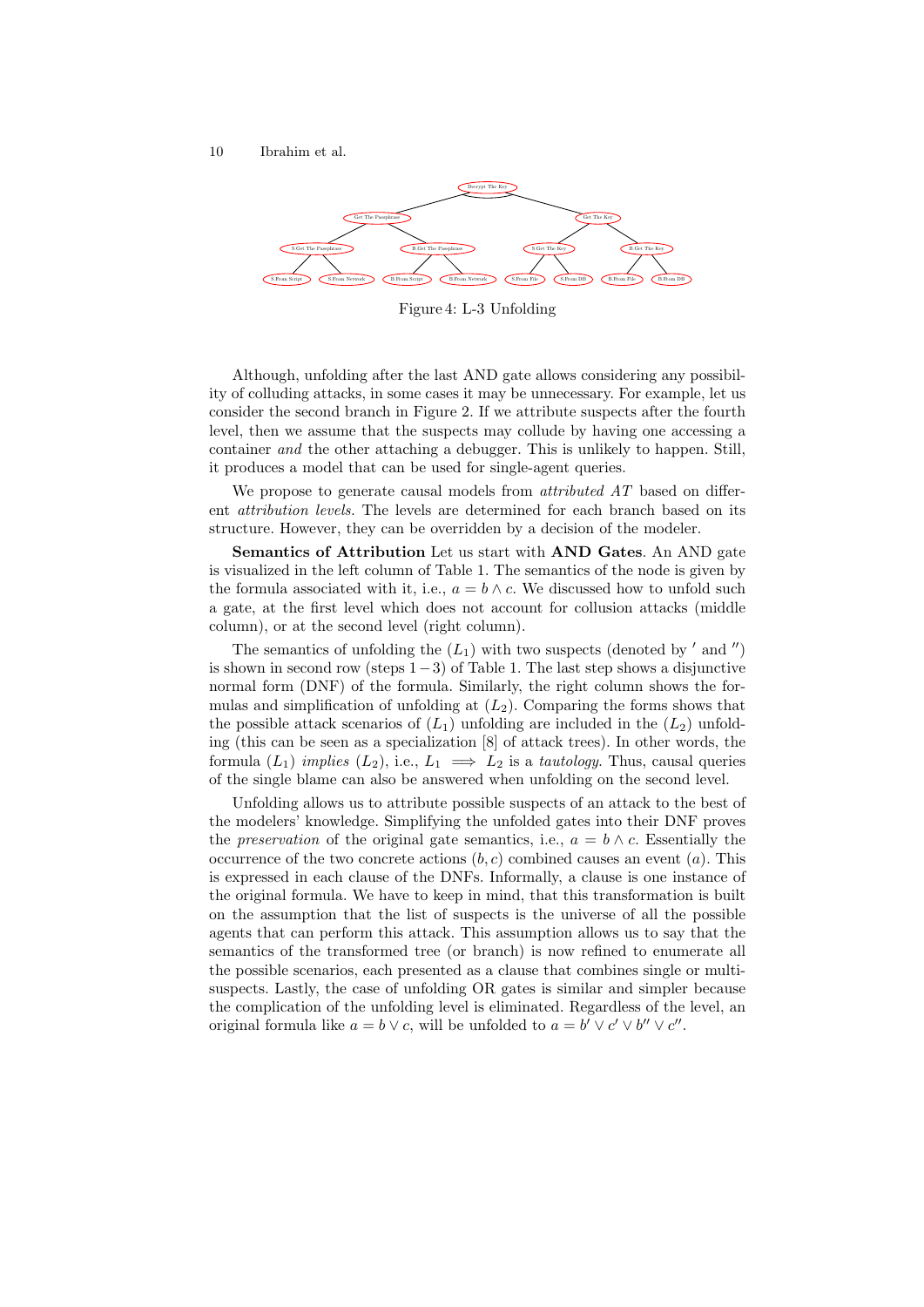

#### 3.3 Attributed Attack Tree Transformation

Since we are reusing the existing knowledge in the attributed attack trees, the three activities: variable selection, semantics expression, and variable classification are trivial. Basically, we consider each node as an endogenous variable that defines whether or not an attack step has been conducted. Since the nodes are connected with different operators, we use them to construct the equations and therefore express the semantic relationships between the variables. Before we do the transformation, we need to extend the tree, i.e., duplicate its leaves.

In attack trees, a leaf node represents an atomic step that is not further refined [31]. When transferring leaves into endogenous variables of a causal model, they lack corresponding formulas. Alternatively, we can consider them as exogenous variables that represent the enviroment (context), but then they cannot be regarded as potential causes in our reasoning. Thus, we extend the tree with a duplicate set of leaves. In other words, each leaf on the tree gets an inbound edge from a new node that has the same name with an  $\_exo$  suffix. Tree extension aids us in classifying the variables, and it also maintains the possibility that any node in the original tree can be considered as a cause. Definition 4 is a tree extension function, where  $E(T)$  copies the set of leaves of a tree T.

**Definition 4. Extension Rule** The relation  $T(N, \rightarrow,n_0) \Rightarrow T''(N'', \rightarrow'', n_0)$ is defined by the following rule.

- $\mathcal{N}'' : \mathcal{N} \bigcup \mathit{rename}(E(T), \texttt{exo})$ ; where rename(A, suffix) is a function that renames nodes in set A to with a given suffix.
- $\rightarrow'' : \{\rightarrow\} \bigcup \forall_{m \in E(T)} (m \rightarrow m \_{exo})$

We should note that the same node can occur multiple times in AT. However, in our causal model, exactly one instance of a variable exists. For the scope of this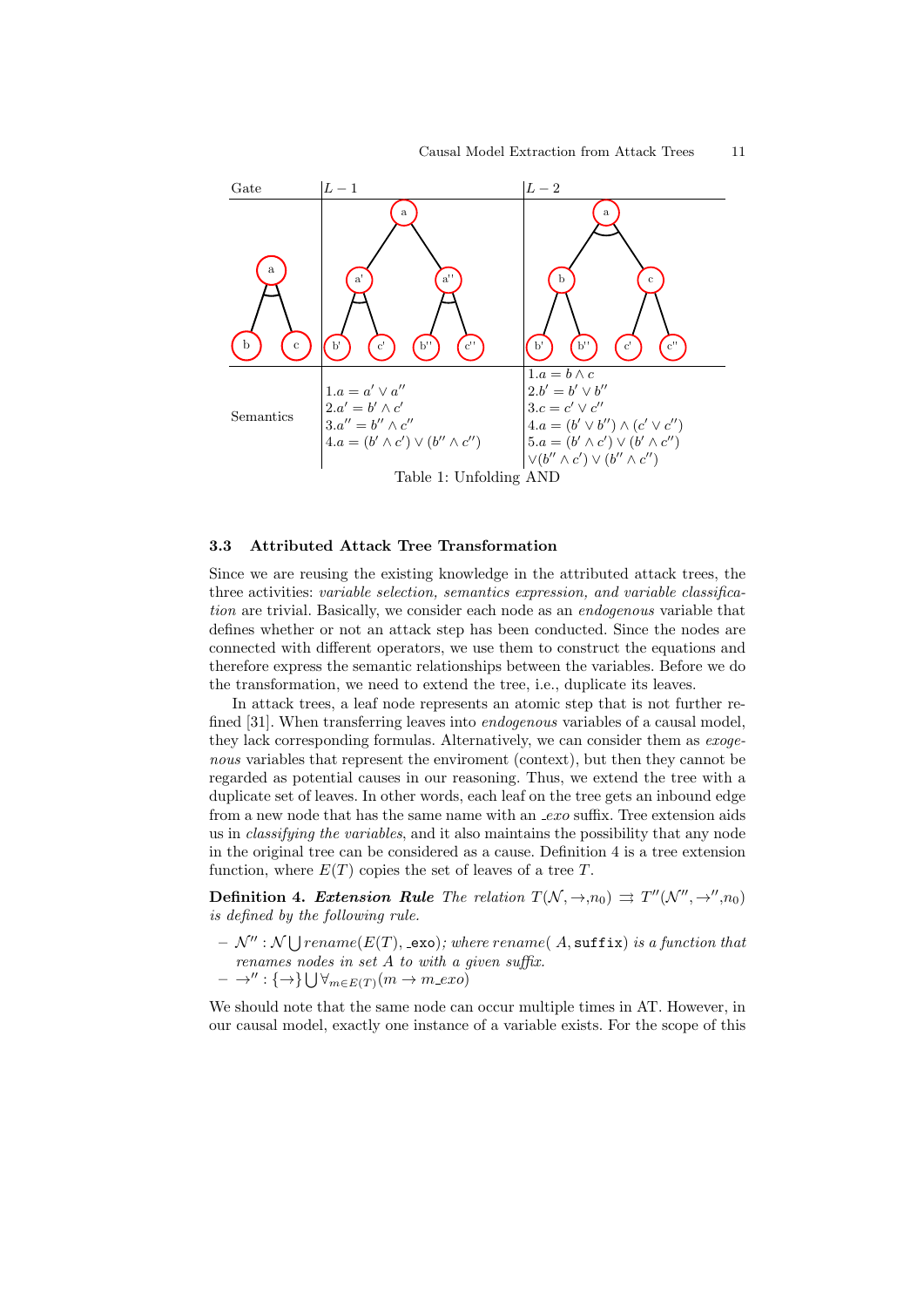paper, we only allow node re-occurrence among leaves. So far, we discussed four steps in our extraction process which are related to the AT. Now, we are ready to create the model from the extended and attributed AT. We will illustrate that by a formal mapping that depends on the definitions (Section 2).

## Definition 5. Attack Tree To Causal Model

 $AT = (N, \rightarrow, n_0, [[n]])$  is mapped to a  $M = (U, V, R, F)$  i.e.  $AT \rightarrow M$  as follows

- $-\mathcal{U} = E(AT)$ , where  $E(AT)$  returns the leaf nodes of a tree AT
- $-\mathcal{V} = N\backslash E(AT)$ , where  $\backslash$  is the difference between two sets.

$$
- \mathcal{R} = \{0, 1\}.
$$

 $-$  F associates with each  $X \in V$  a propositional formula  $F_X = [[X]],$  which corresponds to the semantical formula from the AT

#### 3.4 Adding Preemption Relations

So far we discussed how to map the structure (variable and dependencies), the semantics (formulas), and their causal importance (endogenous or exogenous). Now we discuss *variable augmentation*. We augment the model with suspectrelated information that is useful to create preemption relations. Preemption relations are a significant extension of the model. They represent relations between variables that express the same event conducted by a different suspect (e.g., Billy. Get Key/Suzy. Get Key). They are decisive in models that have potential identical causal relations [7] (see the example in Section 2.3). HP introduces a treatment for such cases by relating them "somehow". We adopt this in the context of insiders by introducing a relation between the variables one level after suspect attribution. The relation is based on what we call the suspiciousness metric (SM). SM provides an order relation over the set of suspects conducting a particular type of attack. In other words, it is a value given to each potential attacker to aggregate their abilities in performing an event or willingness to commit an attack. This can be related to a risk assessment of insiders. For example, it represents the level of Suzy's privileges in a system, Billy's criminal record, or a combination of these factors. The values of SM are used to reflect the possible disparity among suspects, which can be global (a value of the attacker ability for all possible attacks) or local (a value of attacker ability for a specific attack). For simplicity, we limit ourselves to global SM.

Semantically, the preemption relation is represented by a *not* clause  $(\neg X)$ added to the less suspicious (i.e., smaller value) suspect about the higher suspicious suspect. For example,  $B.DK = B.Cet(P) \wedge B.Cet(K) \wedge \neg S.DK$ . The dashed box represents a preemption relation.

## 3.5 Tool Support

Having introduced our approach, we now present our tool  $\text{ATCM}$  (Attack Tree to Causal Model). ATCM is a command line tool that implements our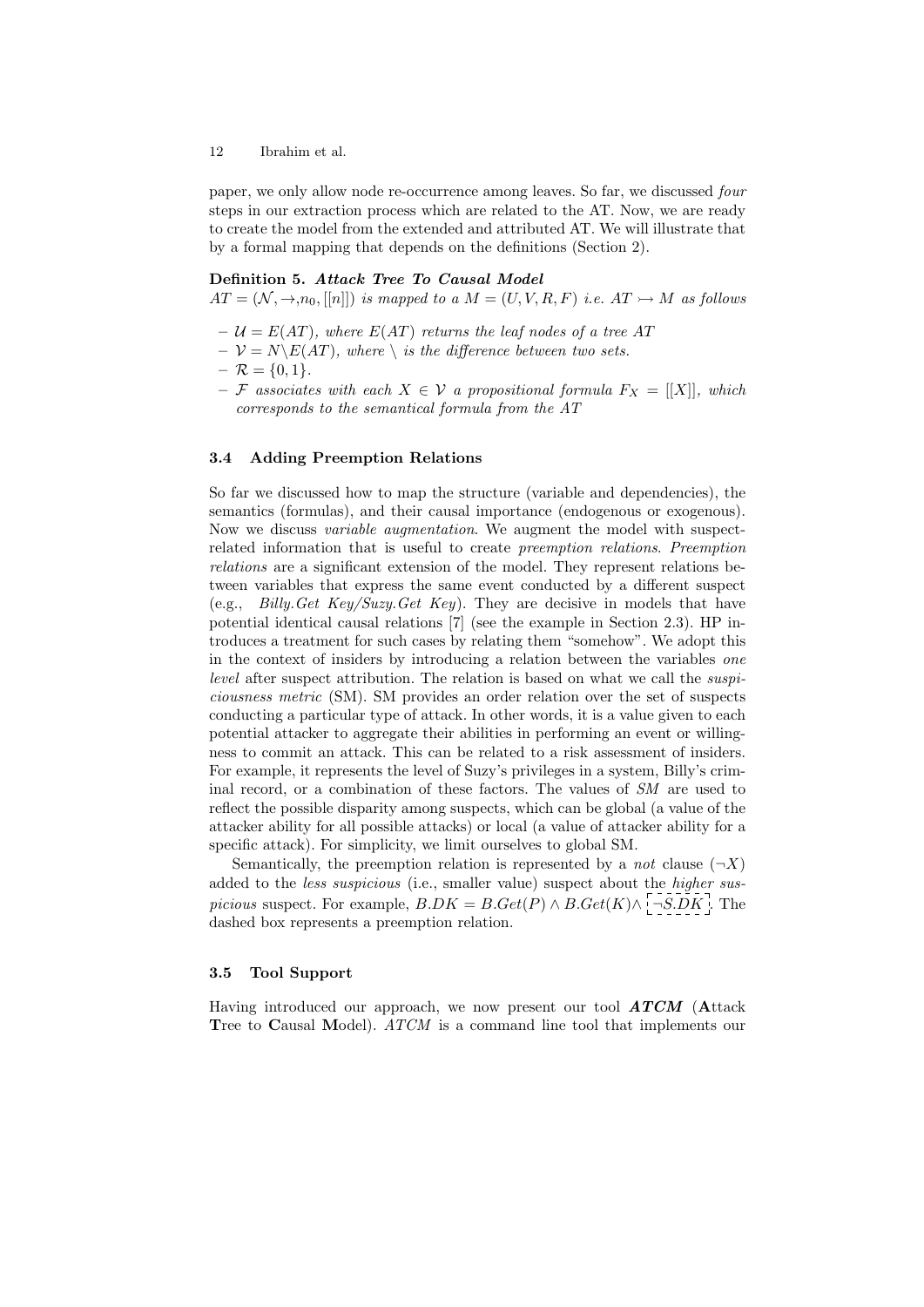approach.<sup>3</sup> As the name suggests,  $ATCM$  takes an attack tree and suspects' specification as an input and generates a causal model. Attack trees are usually created using a broad variety of tools. In order to get access to the information stored in such a AT, the latter needs to be exportable to a format that can be easily accessed and used by us. Examples of tools fulfilling this requirement are ADTool [15,5] which provides an XML-representation of the models created with them. Consequently, we are able to use those as input for ATCM.

In general, ATCM incorporates a three-step approach: parsing, transformation, and extraction. First of all, we need to create a machine-readable object, i.e., binary, representation out of a given XML-File that defines an attack tree (Parsing). For this purpose, we have developed our own parsing components. However, since this object representation is specifically tailored to each of the supported file formats, we want to transform the latter into a uniform tree representation, which comprises both attack and other similar models such as fault trees, while ensuring that no semantic information is lost (Transformation). For this representation, we are using the Model Exchange Format (MEF) (https://open-psa.github.io/mef/) in a slightly simplified form.

The advantage of abstracting the specific format such as ADT format is that the most essential functionality of this tool, i.e., the extraction of the causal model, needs to be developed only once. This reduces its error-proneness and increases maintainability. Once an attack has been transferred into this uniform representation, the described generation of the causal model can begin (Extraction). We export the results in a human-readable report and generate a causal graph in the DOT format, which is a commonly used for describing graphs in a textual format and can be rendered into a visualization by multiple tools.

## 4 Evaluation

In our evaluation, we analyze the following qualities: the efficiency of the model extraction, the validity, and the effectiveness of the resulting models. For the first, we discuss (in Section 4.1) the performance cost and the size expansion of the tree in relation to different variables. In Section 4.2, we focus on the quality of the model. Clearly, we do not aim to discuss the expressiveness of AT since their refinement and granularity are decided by the modeler. However, we discuss the validity of our models in relation to the input AT. Lastly, we discuss how to use the causal model in a technical setting to infer causality.

We use *four* classes of use-cases in our experiments. Table 2 shows the particular attack trees of each class, along with the number of nodes in the tree. Each class contains one or more trees that cover different sources as follows: 1) HP examples: We use two famous examples from the causality domain [6]. This class is mainly used for the discussion of the validity. 2) Insiders from industry: This class includes a real-world attack tree which comes from an industrial partner. It represents insider's strategies to *steal a master key* from a deployment of an

 $3$  ATCM is available at: https://github.com/amjadKhalifah/ATCM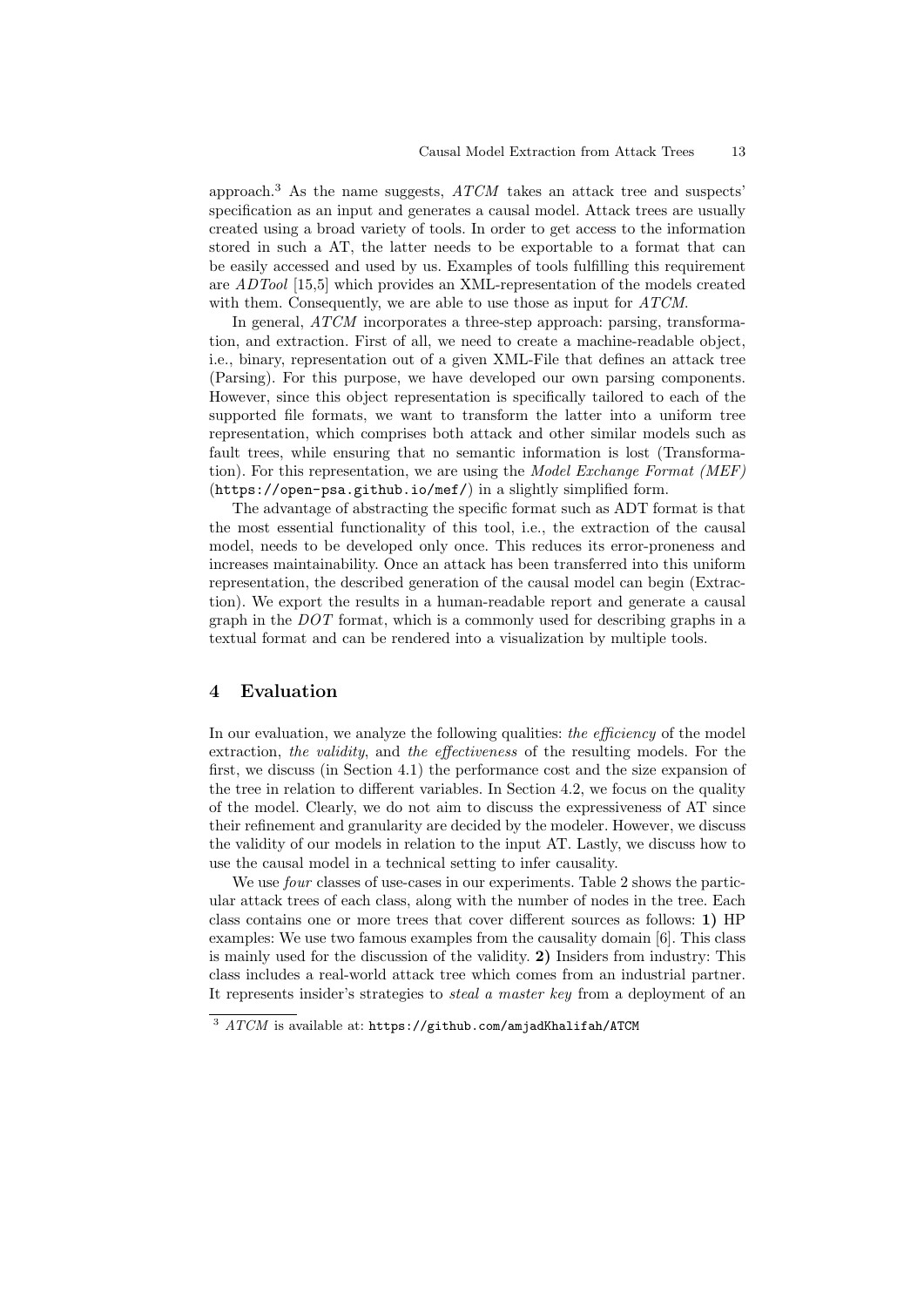| Class                  | Use Case                    |      | $\text{Nodes} \#$ Potential Attackers |
|------------------------|-----------------------------|------|---------------------------------------|
| HP                     | $HP_1$                      | 3    | 2                                     |
|                        | HP <sub>2</sub>             | 2    | 2                                     |
| Insider (Industry)     | Steal Master Key            | 12   | $\{2,8\}$                             |
| Insider (Literature)   | $BecomeRootUser_1$          | 8    | $\{2, 8\}$                            |
|                        | BecomeRootUser <sub>2</sub> | 11   | $\{2,8\}$                             |
|                        | Artificial <sub>1</sub>     | 255  | $\{2, 8\}$                            |
| Artificially Generated | Artificial <sub>2</sub>     | 1017 | (2, 8)                                |
|                        | Artificiala                 | 3057 | $\left[2,8\right]$                    |

Table 2: Use Cases of our evaluation

enterprise solution. 3) Insiders from Literature: This class includes two attack trees borrowed from [34]. They represent privilege escalation. The first uses windows command line and scheduler, and the other uses Metasploit and Internet Explorer. 4) Artificially generated trees: This class contains three trees that we generated automatically. They do not hold any semantic value. The aim of using them is to analyze the efficiency of extraction. In our experiments, we will vary the number of attackers and test our model extraction for 2, and 8 suspects.

### 4.1 The Efficiency of the Extraction

Depending on the size, the structure of the AT, the *attribution level l* of each branch, and the number of suspects s, the size of the resulting model will vary. Since we are attributing branches at different levels, the size of the resulting model is the sum of attributed branch-sizes plus one. This is expressed as  $((\sum_{i=1}^{n} |b_{li}(s)|)+1)$ , where *n* is the number of branches, and  $|b_{li}|(s)$  is the size (number of nodes) of branch  $i$  attributed at level  $l$  with  $s$  suspects. We express the attributed branch size  $|b_{li}|(s)$  as a function of suspects and its original size.

## Definition 6. Attributed Branch Size  $|b_{li}|(s)$

$$
|b_{li}(s)| = (s \cdot (|b_i| - |b_i|_{l>L>1} + |b_i|_{Leafs}) + |b_i|_{l \ge L>1})
$$

 $-|b_i|, |b_i|_{Leafs}$  are the sizes of the original branch  $b_i$  and the number of its leaves,  $-|b_i|_{l>L>1}, |b_i|_{l\geq L>1}$  are the size of the exclusive and inclusive subtree between the branch root and attribution level. Inclusion refers to counting the root and the leaves or excluding them.

We clearly see that our approach increases the number of nodes in the tree. For future work, we plan to make use of the variance brought by manipulating the factors that control the size. For example, filtering the model to include tree branches, including less number of suspects, and testing models attributed at different levels. Next, we evaluate the efficiency of the extraction process. Table 3 shows the execution time  $exec(s)$  and the model size n of four AT (their properties are shown as n: number of nodes, l: depth of the tree, and b: number of branches). We have attributed the four trees with 2 and 8 suspects. We attributed each tree at *root-level*, *middle-level*, *and leaf-level*. We created benchmarks, based on Java Microbenchmark Harness to measure the execution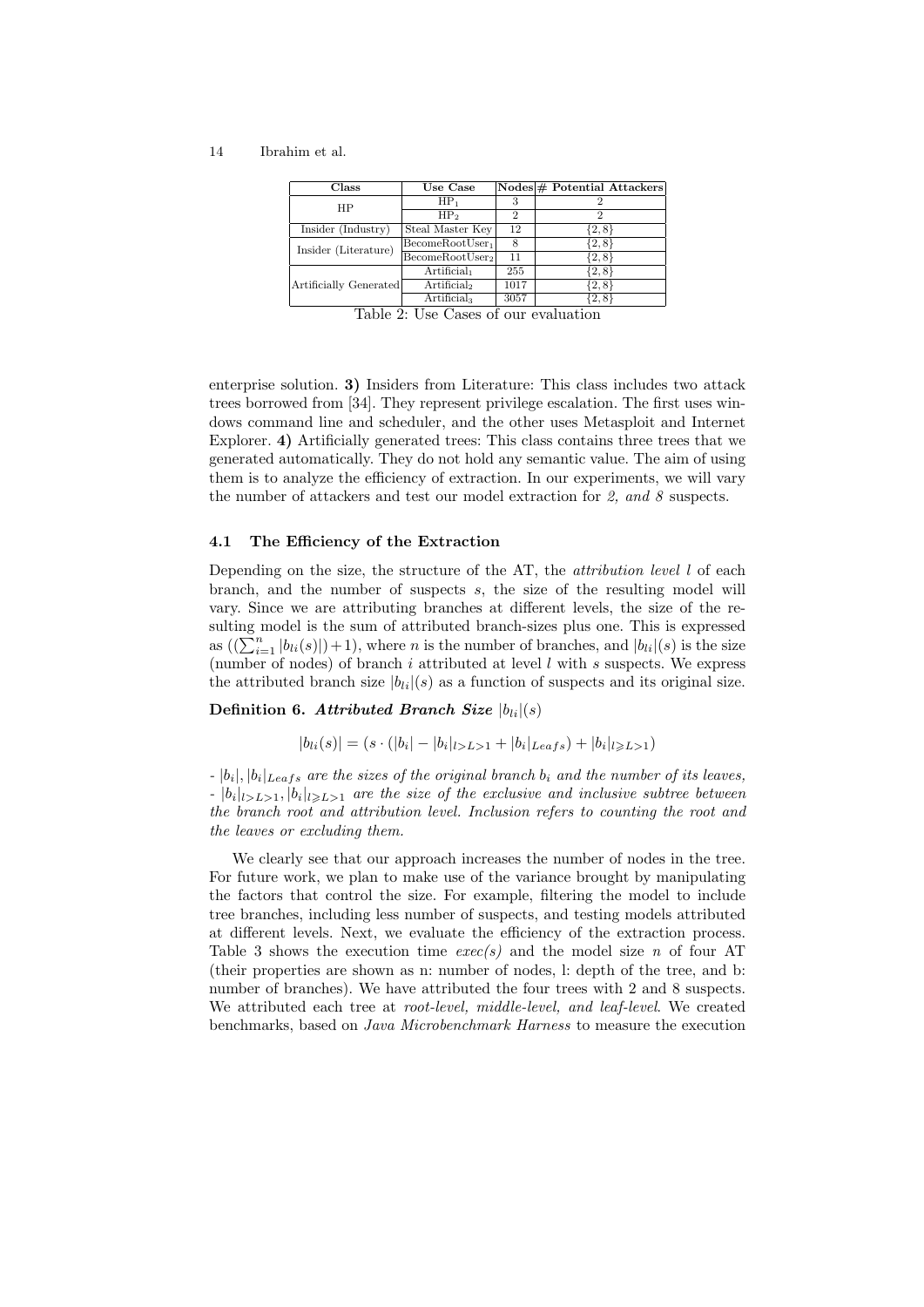|                   |             |                 |                | 2 Suspects |         |      |                         |      | 8 Suspects              |       |                   |       |                   |       |                         |
|-------------------|-------------|-----------------|----------------|------------|---------|------|-------------------------|------|-------------------------|-------|-------------------|-------|-------------------|-------|-------------------------|
|                   |             |                 | Top            |            | Middle  |      | $_{\rm{Leafs}}$         |      | Top                     |       | Middle            |       | $_{\rm{Leafs}}$   |       |                         |
| AT                | In          |                 | b              | n          | exec(s) | n    | $\vert$ exec(s) $\vert$ | n    | $\vert$ exec(s) $\vert$ | n     | $ {\rm exec}(s) $ | n     | $ {\rm exec}(s) $ | n     | $\vert$ exec(s) $\vert$ |
| <b>SMK</b>        | 12          | 5               | $\overline{2}$ | 37         | 0.0002  | 36   | 0.0002                  | 36   | 0.0003                  | 139   | 0.0004            | 126   | 0.0004            | 108   | 0.0004                  |
| $Be$ .Root $1 8$  |             | 41              |                | 24         | 0.0002  | 25   | 0.0002                  | 23   | 0.0002                  | 90    | 0.0004            | 91    | 0.0004            | 71    | 0.0004                  |
| $Be$ . $Root2 11$ |             | 14 <sup>1</sup> |                | 32         | 0.0002  | 35   | 0.0002                  | 32   | 0.0003                  | 122   | 0.0006            | 125   | 0.0006            | 98    | 0.0006                  |
| $\mathbf{T}_1$    | 255         | $\vert 8 \vert$ | $\overline{2}$ | 767        | 0.0069  | 767  | 0.0117                  | 767  | 0.0512                  | 3059  | 0.0283            | 2879  | 0.0460            | 2303  | 0.1925                  |
| $\mathbf{T}_2$    | 10178       |                 | 8              | 3065       | 0.0354  | 3065 | 0.1133                  | 3065 | 0.7473                  | 12233 | 0.1380            | 11513 | 0.4610            | 9209  | 2.99                    |
| $\mathbf{T}_3$    | 30578166129 |                 |                |            | 0.0939  | 6129 | 0.4084                  | 6129 | 2.94                    | 24465 | 0.3700            | 23025 | $1.65\,$          | 18417 | 11.97                   |

Table 3: Evaluation of the Efficiency

time. The benchmarks measure the time from parsing an AT until the creation of the corresponding causal model. The values shown in Table 3 have been obtained by running 10 warm-up and 20 measurement iterations on a Windows 10 machine equipped with  $8GB$  of RAM and a quad-core Intel $\circledR$  i7 processor.

For the small use cases (SMK, Be.Root1, and Be.Root2) the execution time is small (below 0.7ms). The interesting part is with the artificial trees, where we see a clear proportional increase of execution time with the deeper attribution levels. This is due to our recursive algorithm. Model size, on the other hand, is of less importance in that context, we can see that a 23025 node model took 1.7 sec to be extracted (L-4), while a 9209 node model took 2.9 secs (L-8). Nevertheless, these values do not exhibit a bottleneck. Hence, based on this empirical evaluation, our approach should be efficient enough for any reasonable-sized AT.

## 4.2 The Validity of the Approach

There are no properties that discuss the validity of a causal model. Rather, scientists have dealt with modeling by example. We use a similar approach. We apply our approach to problematic examples in the literature [7] and compare the results. Our goal is to check if we were able to automate the method of creating models by splitting the general knowledge represented as trees from the suspects. Although those examples are not security attacks, we model them as such.<sup>4</sup> To that end, we followed the following process. First, represent the abstract causal knowledge as a tree (Table 4 middle column). Second, configure the actors in the scenarios, e.g., Billy and Suzy. Third, generate the model (Table 4 right column). Lastly, compare the generated model with the model presented in the papers.

For space limit, we only present two examples (Arsonists, Rock Throwing). Arsonists (example 3.2 in [7]): Suppose that two arsonists drop lit matches in different parts of dry forest, and both cause trees to start burning. Either match by itself suffices to burn down the whole forest. HP describes the essential structure with 3 endogenous variables  $ML_1$  and  $ML_2$ , where  $ML_i = 0$  if

<sup>4</sup> Arsonists and Rock-Throwing are typical examples in the causality literature. We may consider setting a forest on fire as an attack on the forest, with lighting matches being a possible step of an attack. We may also consider shattering a bottle an attack on the bottle, with throwing a stone being a possible step of an attack. The point here is to show that our mechanism produces valid results also for well-known examples.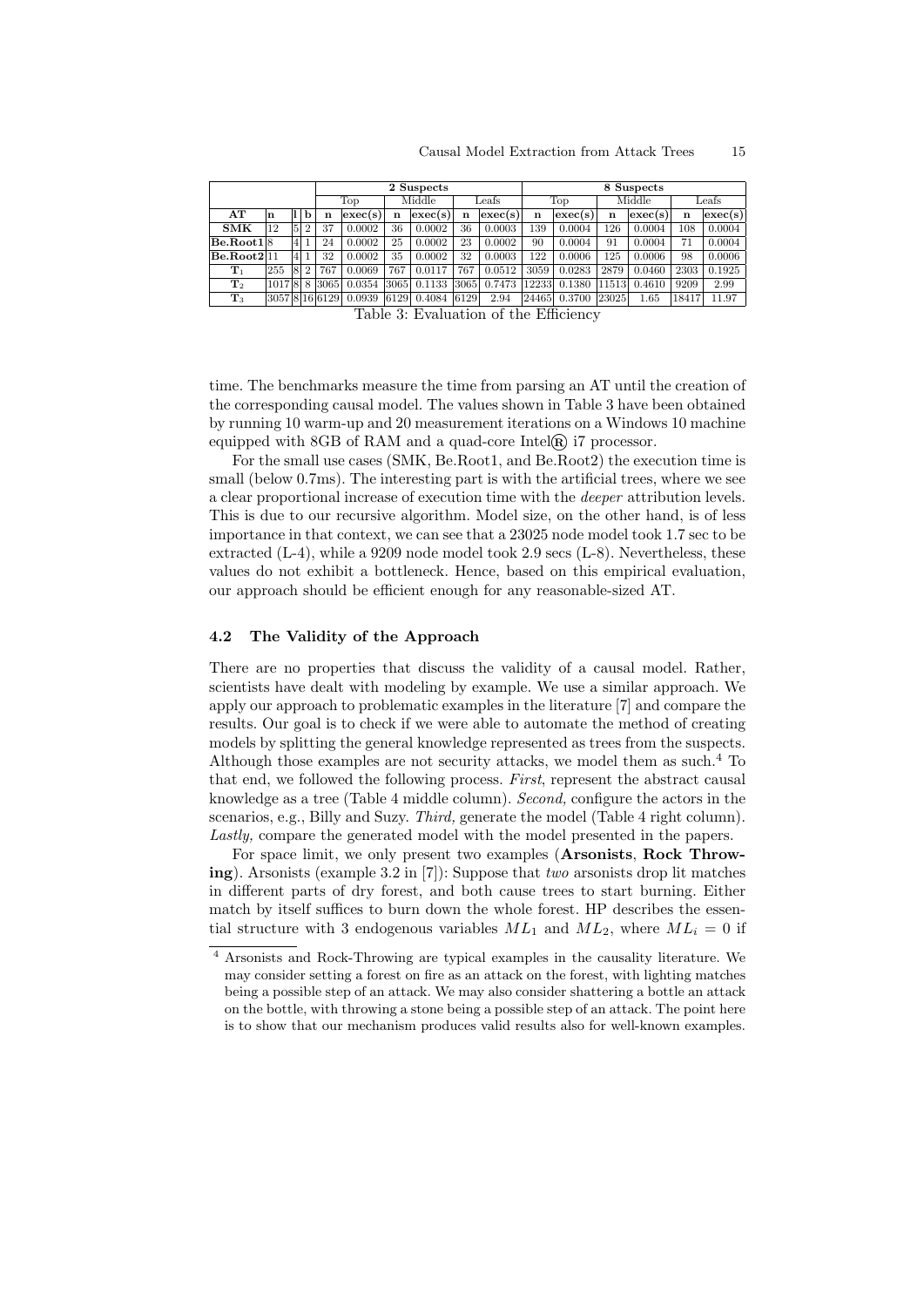

Table 4: Models From HP Examples

arsonist  $i$  does not drop the lit match and 1 otherwise, and similarly, a variable FB for forest burns down. Rock Throwing (example 3.2 in [6]: "Suzy and Billy both pick up rocks and throw them at a bottle denoted in the model as (ST and BT). Suzy's rock gets there first, shattering the bottle denoted in the model as (BS). Since both are perfectly accurate, Billy's would have shattered the bottle had it not been preempted by Suzy's throw." Table 4 shows that the models vary a bit. This variation is negligible because it does not affect the semantics from a causal perspective. Our model can be proved easily to be a conservative extension ([7]) of the model from HP.

#### 4.3 The Effectiveness of the Model

To evaluate the effectiveness of our models, we briefly show how they are used in a production environment. We experimented with a technical setting of the example from Section 2.3. First, we created the corresponding model using ATCM. Second, we set the *context* for two concrete scenarios:  $See-1$ , in which **Suzy** stole the key with the existence of preemption, and  $Sce-2$ , in which  $\boldsymbol{B}$ illy did. Third,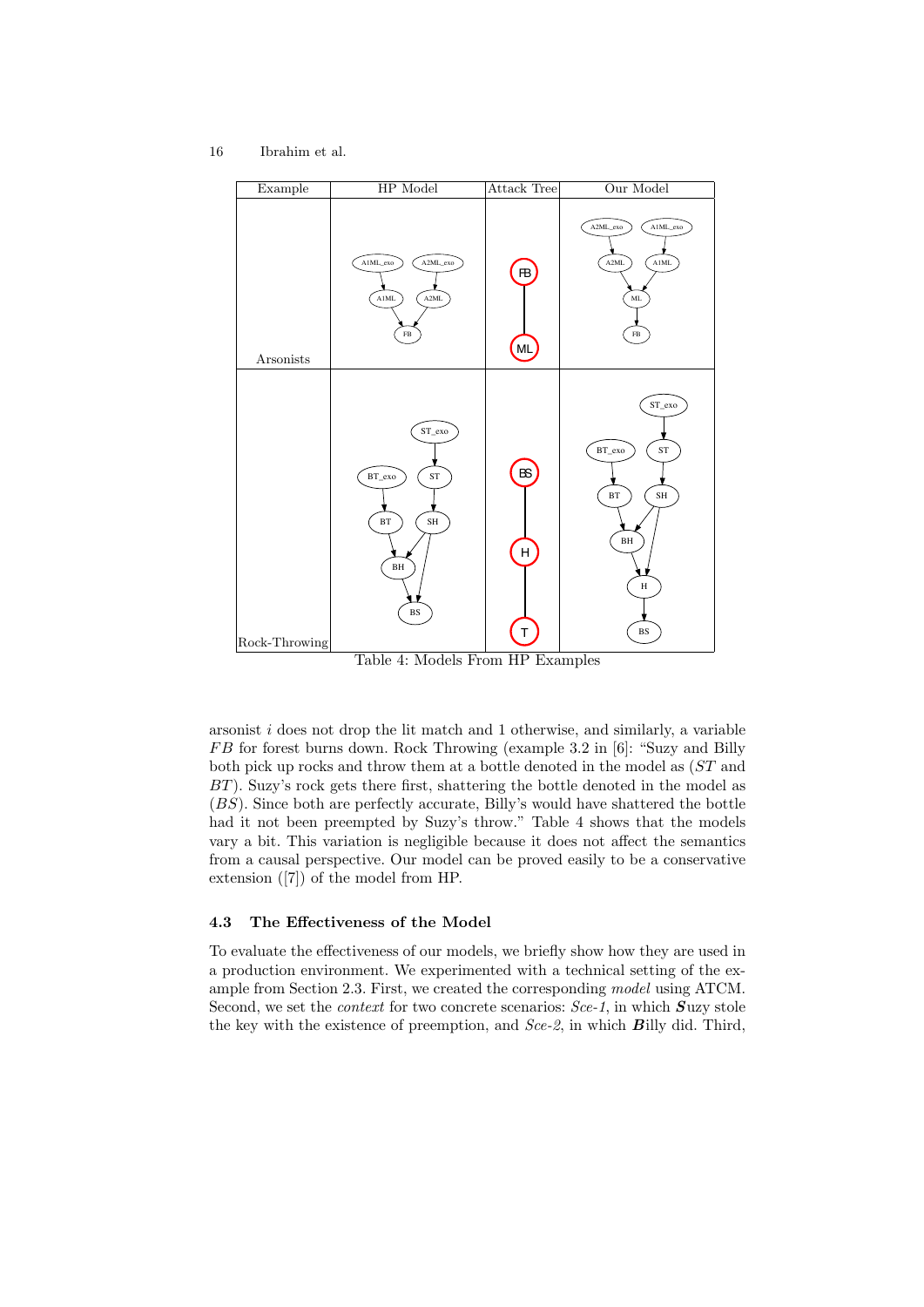using the work in [11], we reason about the causality. We tested the models in an environment that contains a set of micro-services and third-party software that are deployed as docker containers. To set the context, we utilized monitoring tools namely, auditD to monitor file accesses, and Couchbase audit to monitor queries. These tools generate logs that we used to set the exogenous variables. For our initial prototype, the context was set manually. For example, a sentence from auditD like  $\ldots$  "MESSAGE" : "PATH name= $\ldots/$  script.txt "..auid=  $1001$  uid=  $1001$ .. is translated into S.From Script exo= 1 (Suzy's id=1001).  $U = \{S \_Script_{exo}, S \_DB_{exo}, S \_File_{exo}, S \_NW_{exo}, \ldots$ Billy's variables $\}.$ Accordingly, we have two contexts, namely  $Sce-1 \{1, 1, 1, 1, 1, 1, 1\}$  and  $Sce-2$  $\{0, 0, 0, 0, 1, 1, 1, 1\}$  when we consider the ordering of the variables.

Due to a recent tool (HP2SAT) that aimed for an efficient computation of actual causality [11], we analyzed the two contexts using the steal master key 8-suspects model with 91 endogenous and 48 exogenous variables. We used the two questions from Section 2.3:  $Q1$ : is Suzy the cause of stealing the key?,  $Q2$ : Is Billy's decryption of the key or Suzy's the actual cause of stealing it?.

Sce-1 represented the situation of having multiple tentative suspects. The results matched our ground truth, i.e., Suzy was concluded to be responsible for the incident. Although this may seem intuitive, it was only enabled by the fact that we made our knowledge explicit using a causal model. The analysis of  $Q1$  took 3.07ms and consumed 3.2MB of memory. For  $Sce-2$ , it was easier to conclude that Billy is the reason for stealing the key since the context was clearer (Suzy and other suspects did not log into the system). The analysis of the model for Q2 took 2.78ms and consumed 3.2MB of memory.

## 5 Related Work

Security. To the best of our knowledge, no previous work has tried to generate HP models for malicious insiders. However, the thorough work on attack and defense modeling is interesting. Kordy et al. [16] surveyed the DAG-based models. Their main classification of the models is either tree or Bayesian network (BN) based. Although a BN is similar to a causal model, there are two differences in utilizing them in security. First, BNs are used for the probabilistic inference of an attack likelihood and prediction. However, we aim to use the causal models for inferring actual causality. Second, a causal model contains a semantic perspective represented by the SEM, while BN only contains a dependency relation supported by conditional probability table. In this direction, we see the work by Qin et al. [25] which indeed converts attack trees to BN to correlate alerts to predict attacks. Similarly, Althebyan and Panda [1] present a BN model to evaluate and analyze a system after an insider attack. Their evaluation and analysis do not include attributing the attacker. Poolsapassit and Ray [24,26] use AT in a similar way. They do not convert it to other models but rather combine it with insider's intent to predict malicious activity. In [24] they use AT to investigate logs. These two papers are related to our goal but different in the approach of converting AT to causal models annotated with possible suspects. Most of the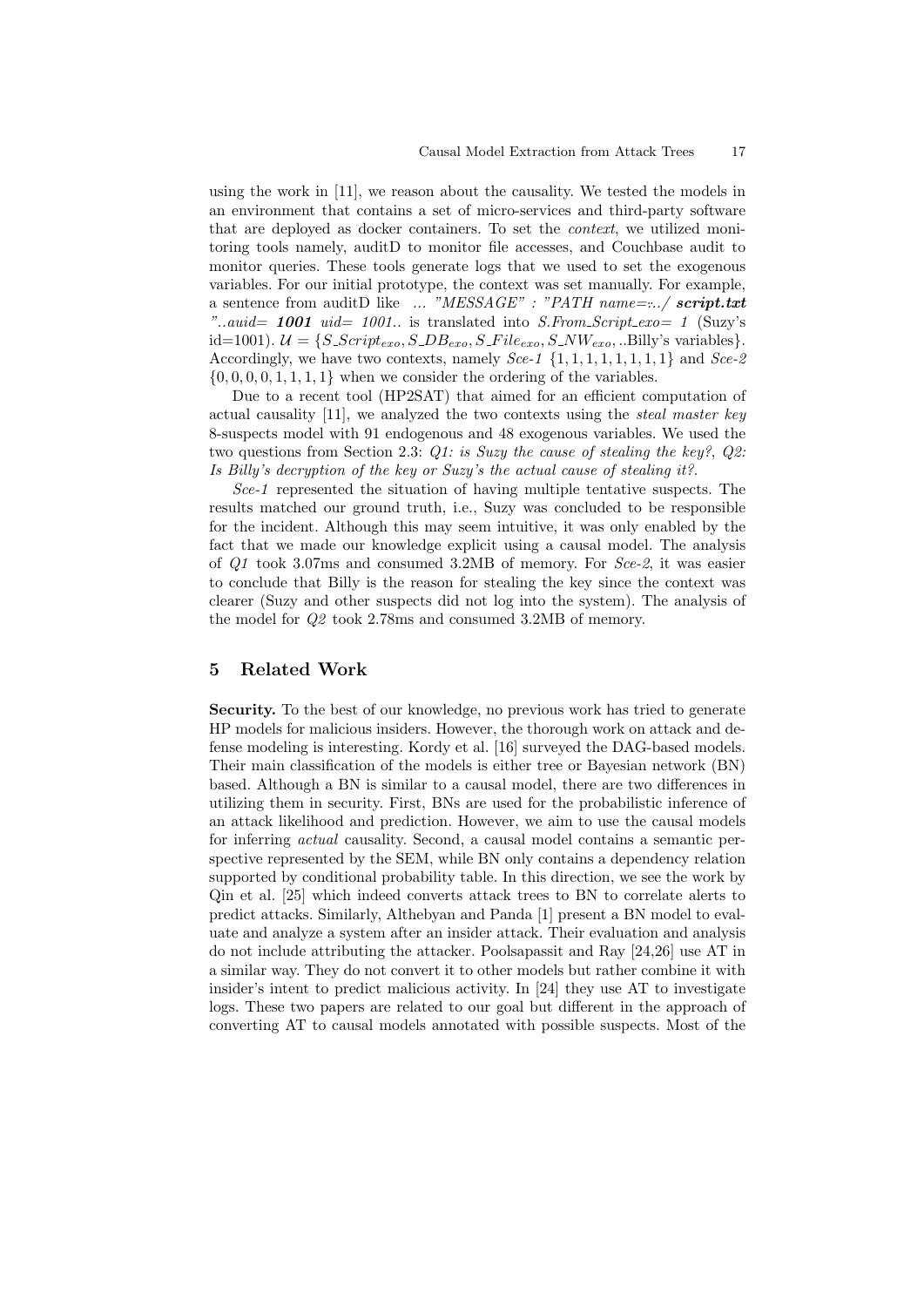work reporting on insiders [30,23] aims to detect the attacks at run-time [14]. Although our work can be combined with such approaches, this is fundamentally different since we consider postmortem attribution. Chinchani et al. [4] proposed a modeling language for insiders. This is interesting, however, we used AT for reasons of industry utilization and tool support [15].

For attack attribution, researchers [32,9] have identified three techniques: digital forensics, Malware based analysis, and indirect attribution techniques that use statistical models to identify attackers. Most of these techniques target outsider attackers. Unlike our approach, digital forensics tools mainly face the challenge of scalability with the size of logs [32], whereas we can elicit requirements of logging from our modes. That is, we only monitor the properties that set our context. Malware based analysis targets a different attack vector than us. Indirect attribution techniques are interesting since they use a statistical model. However, they require massive amounts of data. In contrast, we make use of explicit knowledge represented in attack trees.

Causality is a cross-domain concept. An overview of different fields of causality applications is presented by Halpern in [7]. An example of research based on the HP definition is the work by Kuntz et al. [18], who are using counterexample traces of model checking tools to construct fault trees. This is similar to our target in general but different in two key aspects. First, it does not leverage security threat models to construct causal models that are used to infer causality in the postmortem. Second, our approach is to model only unwanted behavior while they utilize behavioral models of the systems. Similar to our approach, Ibrahim et al. [10] created holistic causal models for Cyber-Physical Systems from different source models. Their approach focused on combining those models without focusing on one attack vector like insiders. Pearl examines causal modeling in [22]. Further literature examining model discovery is listed in a paper by Chen and Pearl [3]. These approaches are data-driven methods that differ from our approach of creating causal models from other models.

## 6 Conclusions and Future work

To handle the insider threat, we proposed enabling accountability through supporting causal reasoning. To that end, we presented a methodology that introduces HP causal models into the security domain. We showed that such models are beneficial in the context of insiders and we considered AT as a source for creating them. However, we identified suspect attribution as a crucial step in the conversion. Thus, we introduced a method to add suspects to AT considering the possibility of them colluding. Also, we focused on creating models that include preemption relations. This work can then be combined with causality reasoners to enable forensics analysis of insider accidents. Although it is hard to evaluate models reasonably, we showed that our approach is *efficient* to extract valid and useful models. Next, we plan to automate the step of context setting which is concerned with the logging capabilities.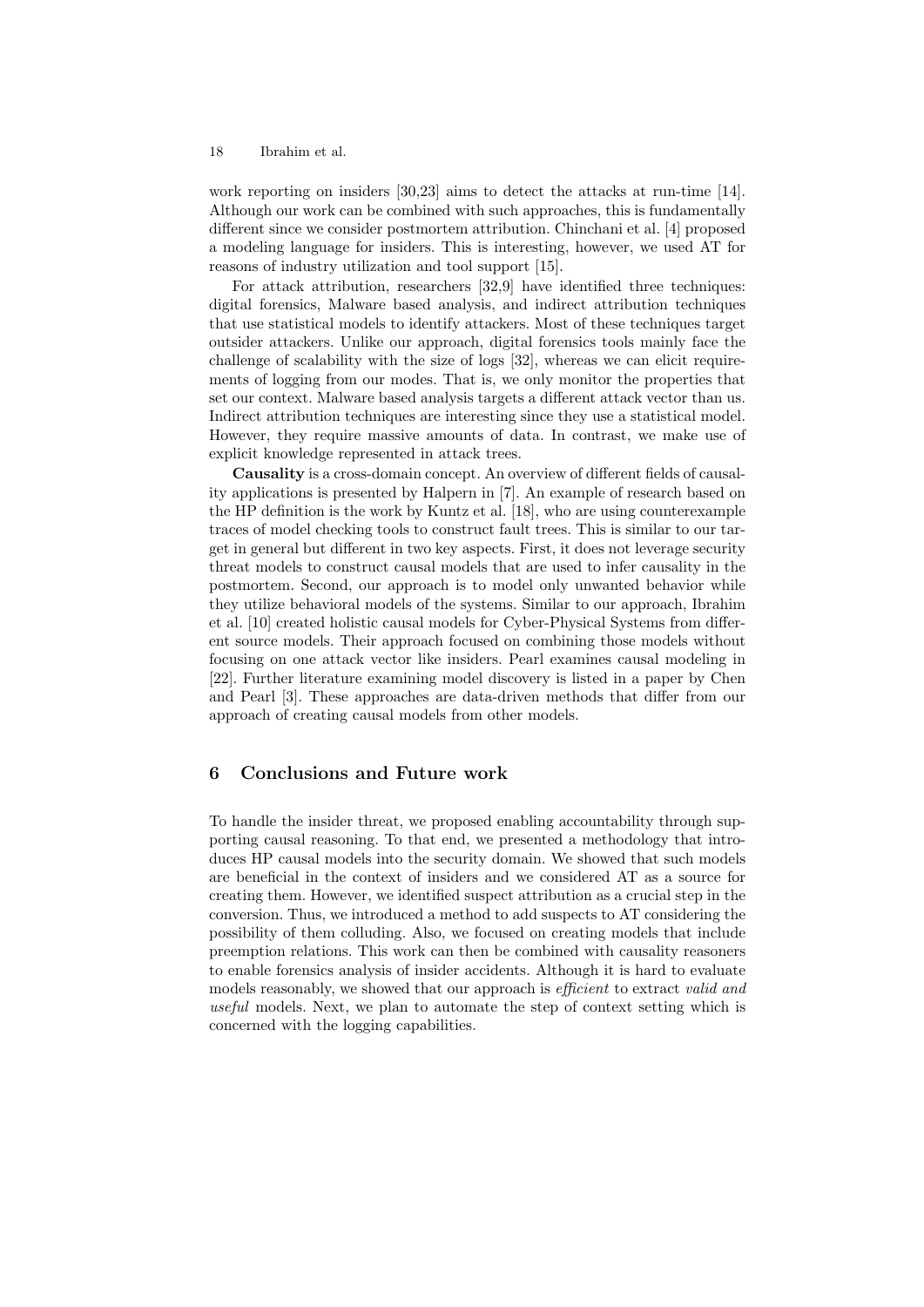## References

- 1. Althebyan, Q., Panda, B.: A knowledge-based bayesian model for analyzing a system after an insider attack. In: Proceedings of The Ifip Tc 11 23 rd International Information Security Conference. pp. 557–571. Springer (2008)
- 2. Aslanyan, Z., Nielson, F.: Model checking exact cost for attack scenarios. In: International Conference on Principles of Security and Trust. Springer (2017)
- 3. Chen, B., Pearl, J.: Graphical tools for linear structural equation modeling. Tech. rep., DTIC Document (2014)
- 4. Chinchani, R., Iyer, A., Ngo, H.Q., Upadhyaya, S.: Towards a theory of insider threat assessment. In: Dependable Systems and Networks, 2005. DSN 2005. Proceedings. International Conference on. pp. 108–117. IEEE (2005)
- 5. Gadyatskaya, O., Jhawar, R., Kordy, P., Lounis, K., Mauw, S., Trujillo-Rasua, R.: Attack trees for practical security assessment: Ranking of attack scenarios with adtool 2.0. In: Quantitative Evaluation of Systems - 13th International Conference, QEST 2016. pp. 159–162 (2016)
- 6. Halpern, J.Y.: A modification of the halpern-pearl definition of causality. In: Proceedings of the Twenty-Fourth International Joint Conference on Artificial Intelligence, IJCAI 2015, (2015)
- 7. Halpern, J.Y.: Actual causality. MIT Press (2016)
- 8. Horne, R., Mauw, S., Tiu, A.: Semantics for specialising attack trees based on linear logic. Fundamenta Informaticae 153(1-2), 57–86 (2017)
- 9. Hunker, J., Hutchinson, B., Margulies, J.: Role and challenges for sufficient cyberattack attribution. Institute for Information Infrastructure Protection (2008)
- 10. Ibrahim, A., Kacianka, S., Pretschner, A., Hartsell, C., Karsai, G.: Practical causal models for cyber-physical systems. In: Badger, J.M., Rozier, K.Y. (eds.) NASA Formal Methods. pp. 211–227. Springer International Publishing, Cham (2019)
- 11. Ibrahim, A., Rehwald, S., Pretschner, A.: Efficiently checking actual causality with sat solving. In: Dependable Software Systems Engineering, p. to appear (2019)
- 12. Institute, P.: 2015 cost of cyber crime study: Global
- 13. Kacianka, S., Beckers, K., Kelbert, F., Kumari, P.: How accountability is implemented and understood in research tools. In: International Conference on Product-Focused Software Process Improvement. pp. 199–218. Springer (2017)
- 14. Ko, L.L., Divakaran, D.M., Liau, Y.S., Thing, V.L.: Insider threat detection and its future directions. International Journal of Security and Networks 12(3) (2017)
- 15. Kordy, B., Kordy, P., Mauw, S., Schweitzer, P.: Adtool: Security analysis with attack-defense trees. In: Quantitative Evaluation of Systems - 10th International Conference, QEST. pp. 173–176 (2013)
- 16. Kordy, B., Piètre-Cambacédès, L., Schweitzer, P.: Dag-based attack and defense modeling: Don't miss the forest for the attack trees. Computer science review 13, 1–38 (2014)
- 17. Kumar, R., Ruijters, E., Stoelinga, M.: Quantitative attack tree analysis via priced timed automata. In: International Conference on Formal Modeling and Analysis of Timed Systems. pp. 156–171. Springer (2015)
- 18. Kuntz, M., Leitner-Fischer, F., Leue, S.: From Probabilistic Counterexamples via Causality to Fault Trees. Springer Berlin Heidelberg, Berlin, Heidelberg (2011)
- 19. Lewis, D.: Counterfactuals and comparative possibility. Journal of Philosophical Logic 2(4), 418–446 (Oct 1973), https://doi.org/10.1007/BF00262950
- 20. Mauw, S., Oostdijk, M.: Foundations of attack trees. In: Information Security and Cryptology - ICISC 2005, 8th International Conference, Seoul, Korea, December 1-2, 2005, Revised Selected Papers. pp. 186–198 (2005)